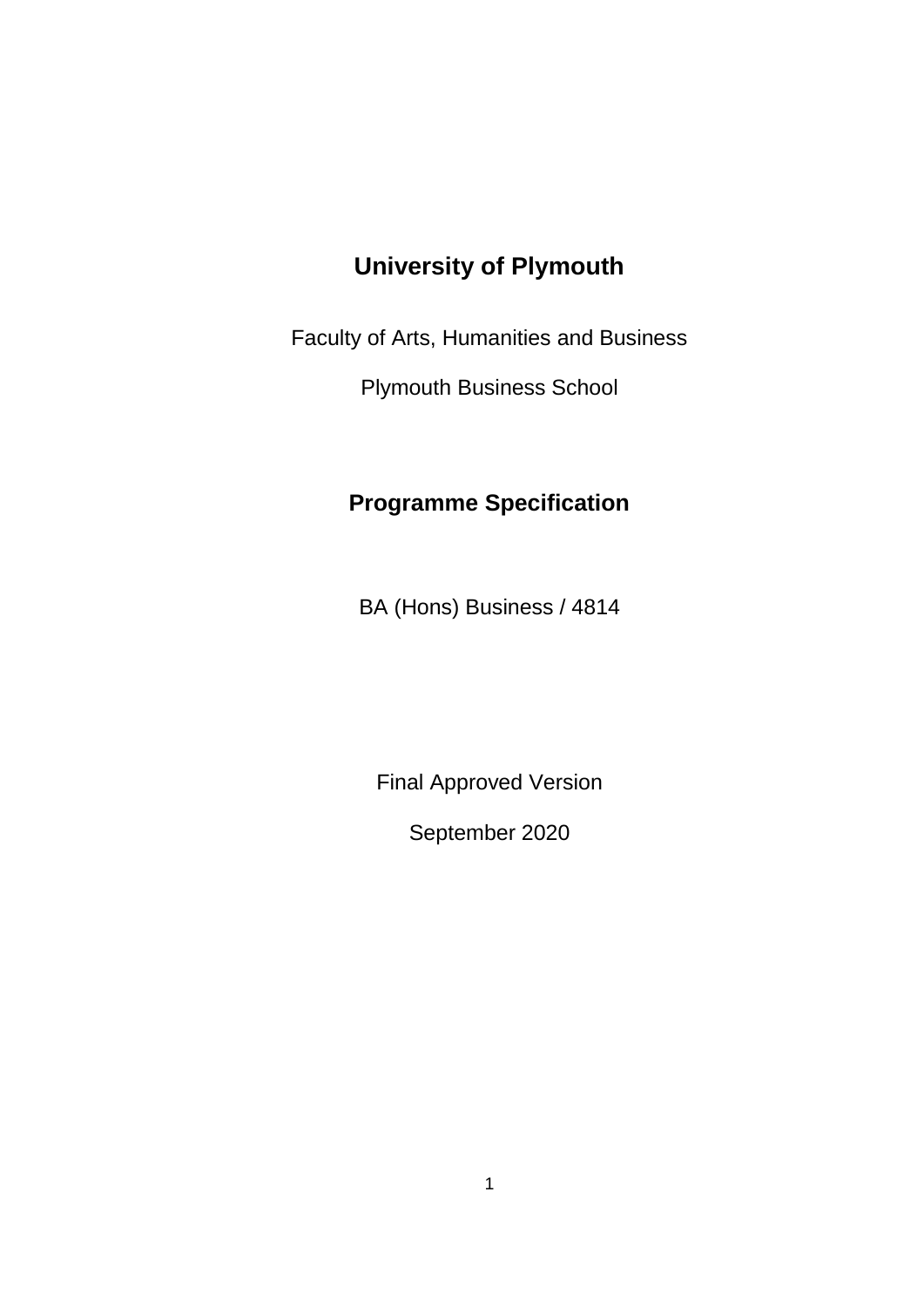#### **1. BA (Hons) Business**

**Final award title: BA (Hons) Business**

**Intermediate award title(s)**: As per University regulations.

**UCAS code:** N106 **HECoS code:** 100079

**2. Awarding Institution:** University of Plymouth

**Teaching institution(s):** University of Plymouth

**3. Accrediting body**(ies) **N/A**

### **4. Distinctive Features of the Programme and the Student Experience**

- **Employability:** This degree is designed to produce graduates who have the theoretical underpinning, practical orientation and skillset required for employment in the business environment.
- **Personal development**. The skills and attributes embedded in the programme seeks to enhance students' personal development through ongoing personal reflection, improved self-awareness, and continuous development of the requisite business and study skills for contemporary organisational life, and to enable graduates to become effective global citizens.
- **Knowledge and Understanding.** Students on the programme will develop a broad appreciation of the complex, diverse and holistic nature of business activity in all sectors, and increase their understanding of organisations, their management, the economy and the business environment
- **Practical focus**: The programme is designed to ensure that students are given the opportunity to undertake a range of practical and organisationally based activity and learning, encompassing, simulations, 'live' projects and consultancy, and organisational case study research and analysis.
- **Engagement with current organisational pracitce: Live Consultancy/own business**; Final year students either undertake a primary research focused project; or undertake live consultancy for a local organisation or set up and run their own business.
- **Flexibility and Choice: An optional placement year (year 3) is offered.**  Students can decide whether they wish to undertake a placement or continue straight to final year. Additionally, **s**tudents can choose from a wide range of elective modules in the final year offering the opportunity to incorporate a distinctive flavour to their programme of study.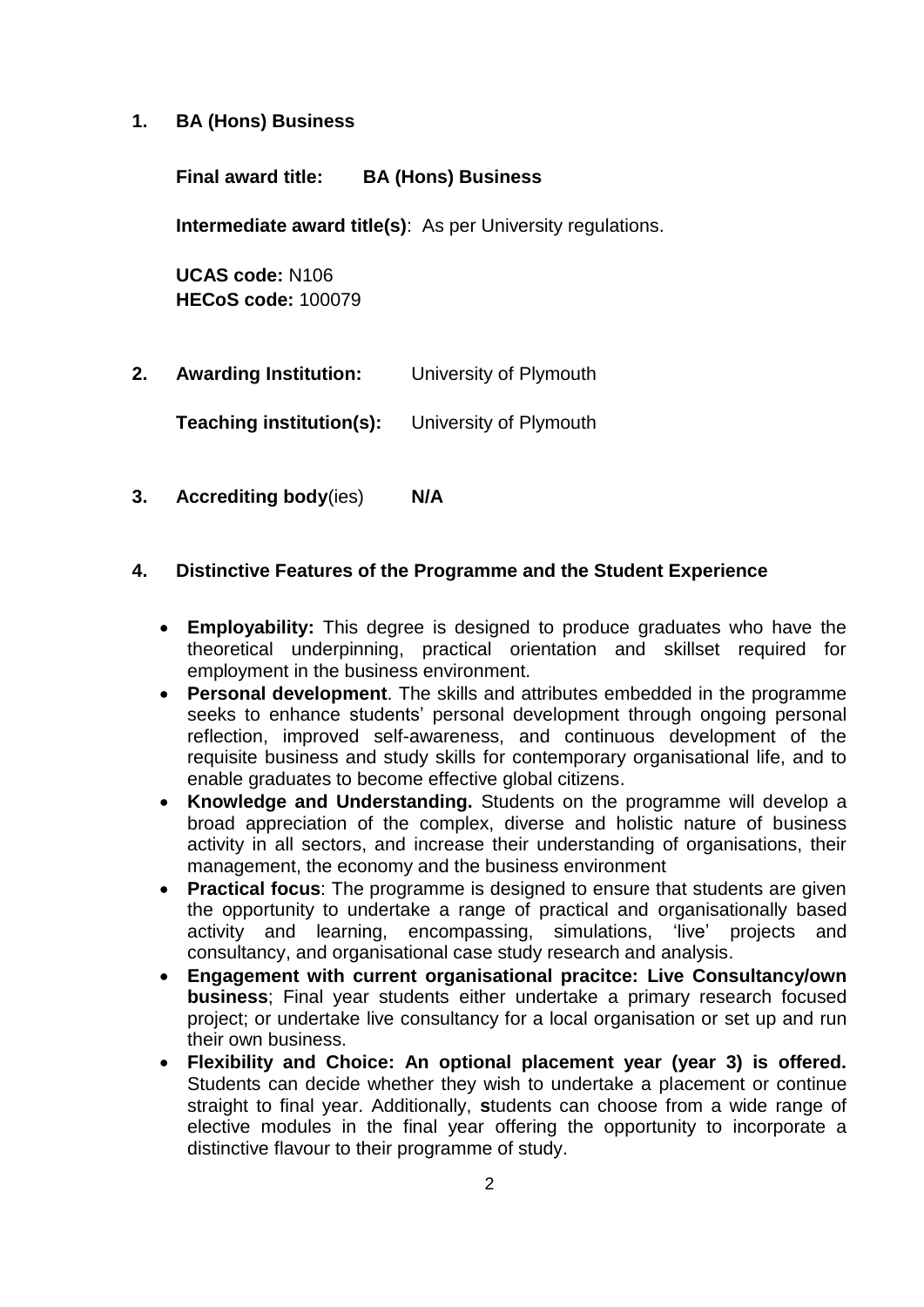- **Enterprise and Sustainability** are core themes introduced in the first year and students may choose to focus on them through their choice of electives throughout the Programme.
- **Mentoring and Support.** Throughout the programme programme and module leaders provide a supportive community and environment in which to learn. Students are supported in their study by subject tutors and also receive individual support for their academic and personal development from a designated personal tutor.
- **Research and practice informed teaching**: Staff teaching on the programme underpin their teaching with a range of research, scholarly activity and work based professional practice and consultancy.
- **Top up for Honours.** The programme provides a route for students from a range of business foundation degrees (and equivalent) to top up to Honours.

## **5. Relevant QAA Subject Benchmark Group(s)**

Business and Management (2019)

[https://www.qaa.ac.uk/docs/qaa/subject-benchmark-statements/subject-benchmark](https://www.qaa.ac.uk/docs/qaa/subject-benchmark-statements/subject-benchmark-statement-business-and-management.pdf?sfvrsn=db39c881_5)[statement-business-and-management.pdf?sfvrsn=db39c881\\_5](https://www.qaa.ac.uk/docs/qaa/subject-benchmark-statements/subject-benchmark-statement-business-and-management.pdf?sfvrsn=db39c881_5)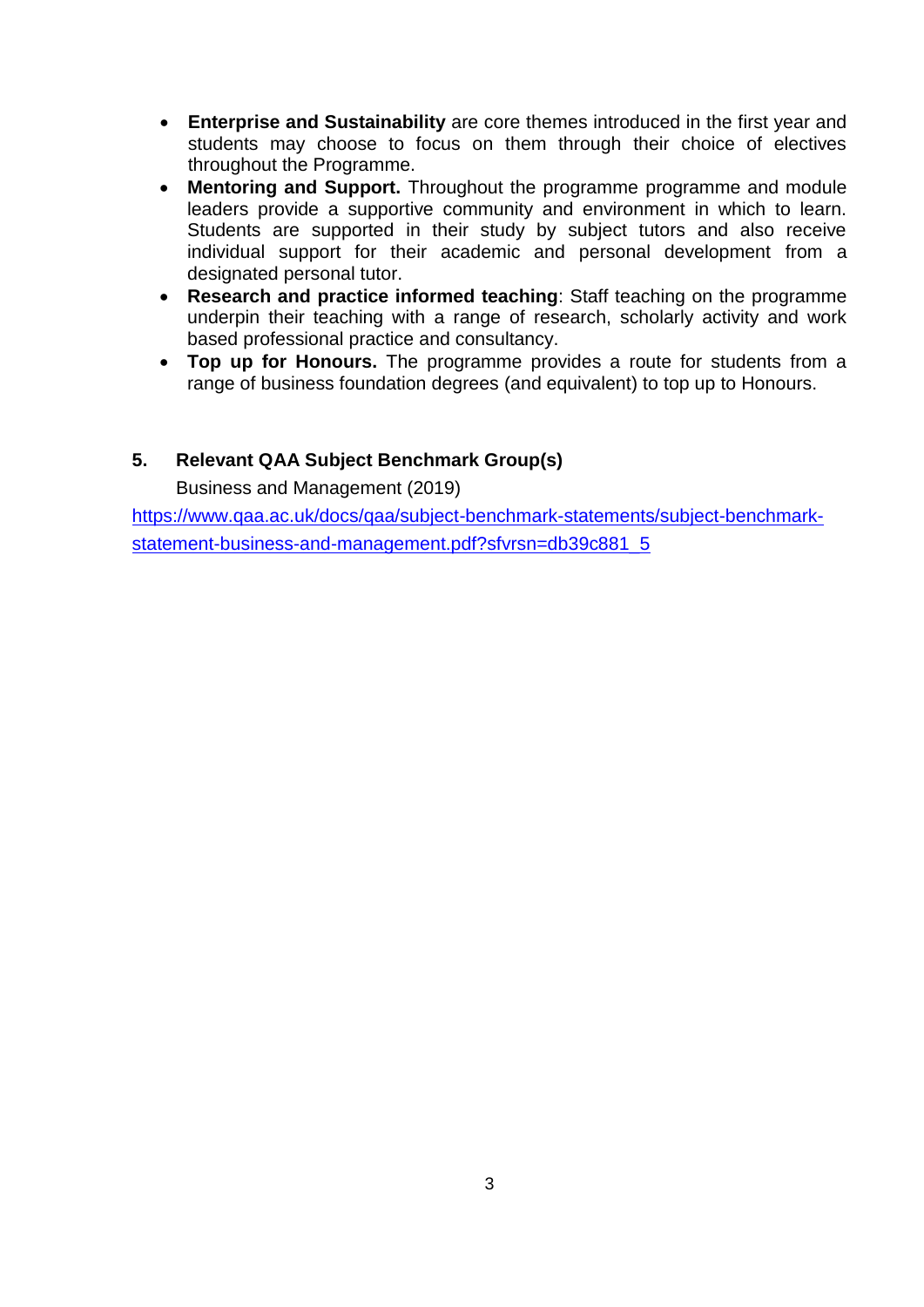# **6. Programme Structure**

|                | Level 4/ Stage 1 |                                         |                                         |                            |                      |  |
|----------------|------------------|-----------------------------------------|-----------------------------------------|----------------------------|----------------------|--|
| Semester       | <b>Teaching</b>  |                                         |                                         |                            |                      |  |
|                | <b>Week</b>      |                                         |                                         |                            |                      |  |
|                | $\mathbf 0$      | Induction                               |                                         |                            |                      |  |
|                | $\mathbf{1}$     |                                         |                                         |                            |                      |  |
|                | $\overline{2}$   |                                         | STO102 - World of Enterprise            |                            |                      |  |
|                | 3                |                                         |                                         |                            |                      |  |
|                | 4                |                                         |                                         |                            |                      |  |
|                | 5                |                                         |                                         |                            |                      |  |
|                | 6                | HRL $100 -$                             |                                         | ACF $103 -$                |                      |  |
|                | 7                | <b>Organisation Behaviour</b>           |                                         | <b>Business Accounting</b> |                      |  |
|                | 8                |                                         |                                         |                            |                      |  |
| $\mathbf{1}$   | 9                |                                         |                                         |                            |                      |  |
|                | 10               |                                         |                                         |                            |                      |  |
|                | 11               |                                         |                                         |                            |                      |  |
|                | 12               |                                         |                                         |                            |                      |  |
|                |                  | <b>Christmas Vacation</b>               |                                         |                            |                      |  |
|                |                  | <b>Christmas Vacation</b>               |                                         |                            |                      |  |
|                |                  |                                         | <b>Christmas Vacation</b>               |                            |                      |  |
|                | 13               |                                         |                                         |                            |                      |  |
|                | 14               |                                         | <b>Assessment and Personal Tutoring</b> |                            |                      |  |
|                | 15               |                                         | <b>Assessment and Personal Tutoring</b> |                            |                      |  |
|                | 16               |                                         |                                         |                            |                      |  |
|                | 17               | $ENT101 -$                              | $ECN1013-$                              |                            | MKT110-              |  |
|                | 18               | Entrepreneurial                         | Introduction to                         |                            | <b>Essentials of</b> |  |
|                | 19               | Thought and Action                      | <b>Business</b>                         |                            | Marketing            |  |
|                | 20               |                                         | <b>Economics</b>                        |                            |                      |  |
|                | 21               |                                         |                                         |                            |                      |  |
|                | 22               |                                         |                                         |                            |                      |  |
|                | 23               |                                         |                                         |                            |                      |  |
|                | 24               |                                         |                                         |                            |                      |  |
| $\overline{2}$ |                  | <b>Easter Vacation</b>                  |                                         |                            |                      |  |
|                |                  | <b>Easter Vacation</b>                  |                                         |                            |                      |  |
|                |                  | <b>Easter Vacation</b>                  |                                         |                            |                      |  |
|                | 25               |                                         |                                         |                            |                      |  |
|                | 26               | Cont'd                                  | Cont'd                                  |                            | Cont'd               |  |
|                | 27               |                                         |                                         |                            |                      |  |
|                | 28               |                                         |                                         |                            |                      |  |
|                | 29               |                                         | <b>Assessment and Personal Tutoring</b> |                            |                      |  |
|                | 30               |                                         |                                         |                            |                      |  |
|                |                  | <b>Assessment and Personal Tutoring</b> |                                         |                            |                      |  |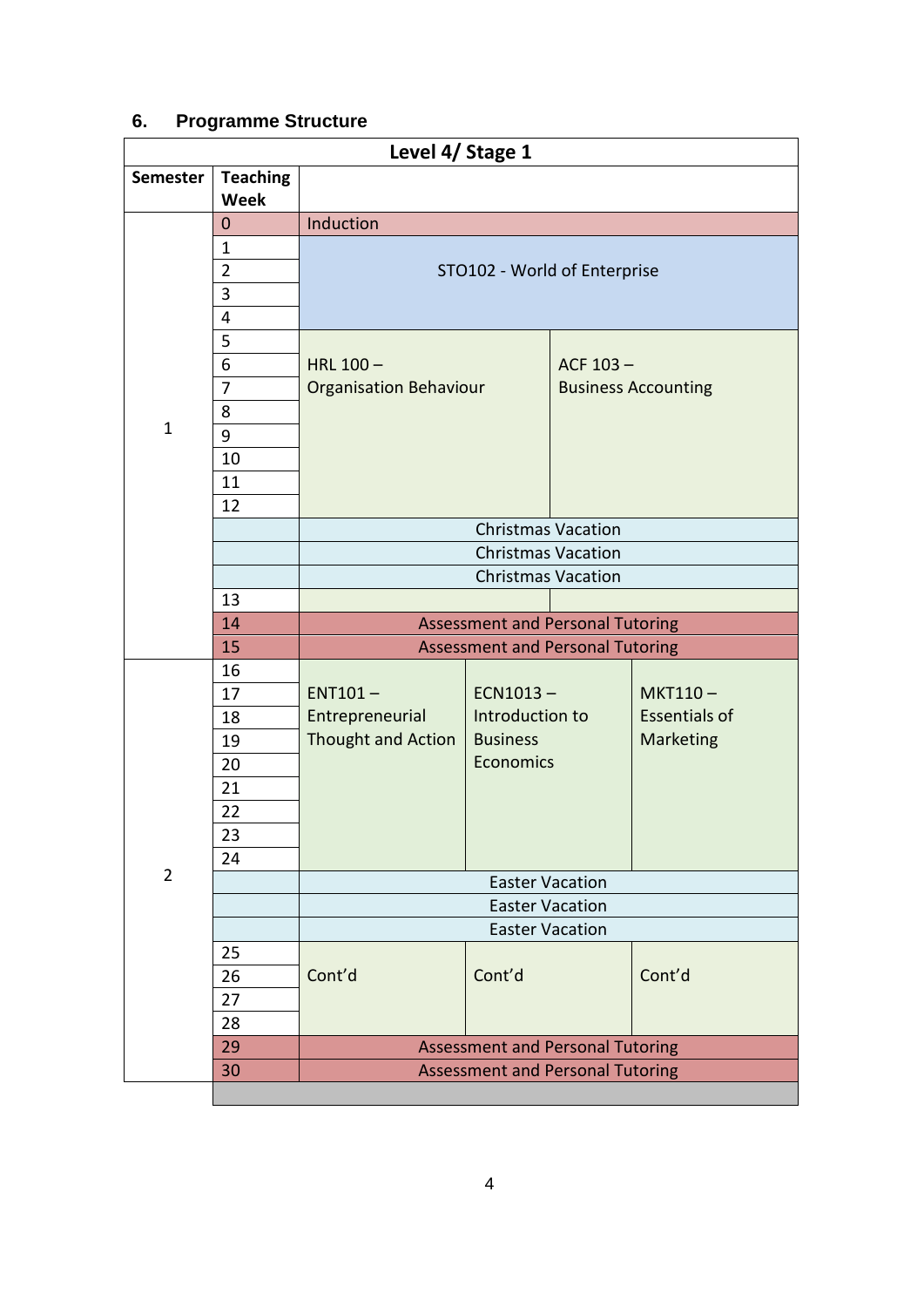| Level 5/ Stage 2 |                         |                                                  |                           |                                         |                       |                               |  |  |  |
|------------------|-------------------------|--------------------------------------------------|---------------------------|-----------------------------------------|-----------------------|-------------------------------|--|--|--|
| <b>Semester</b>  | <b>Teaching</b><br>Week |                                                  |                           |                                         |                       |                               |  |  |  |
|                  | $\mathbf 0$             | Induction                                        |                           |                                         |                       |                               |  |  |  |
|                  | $\mathbf{1}$            |                                                  |                           |                                         |                       |                               |  |  |  |
|                  | $\overline{2}$          | <b>HRL201</b>                                    | <b>HRL200</b>             | <b>STO200</b>                           | <b>EPIE200</b>        | <b>DEAS200</b>                |  |  |  |
|                  | $\overline{3}$          | Professional                                     | People                    | Introduction                            | Optional<br>Placement |                               |  |  |  |
|                  | $\overline{4}$          | Development<br>Planning                          | Management                | to<br>Operations                        | Module                | OR                            |  |  |  |
|                  | 5                       |                                                  |                           | Management                              | (0 credit)            | <b>ELC016</b>                 |  |  |  |
|                  | 6                       |                                                  |                           |                                         |                       |                               |  |  |  |
|                  | $\overline{7}$          |                                                  |                           |                                         | <b>ALL YEAR</b>       | (0 Credit)                    |  |  |  |
|                  | 8                       |                                                  |                           |                                         |                       | <b>CORE**</b> - International |  |  |  |
| $\mathbf 1$      | 9                       |                                                  |                           |                                         |                       | <b>Direct Entry Students</b>  |  |  |  |
|                  | 10                      |                                                  |                           |                                         |                       |                               |  |  |  |
|                  | 11                      |                                                  |                           |                                         |                       |                               |  |  |  |
|                  | 12                      |                                                  |                           |                                         |                       |                               |  |  |  |
|                  |                         |                                                  |                           | <b>Christmas Vacation</b>               |                       |                               |  |  |  |
|                  |                         |                                                  | <b>Christmas Vacation</b> |                                         |                       |                               |  |  |  |
|                  |                         | <b>Christmas Vacation</b>                        |                           |                                         |                       |                               |  |  |  |
| $\overline{2}$   | 13                      |                                                  |                           |                                         |                       |                               |  |  |  |
|                  | 14                      | <b>Assessment and Personal Tutoring</b>          |                           |                                         |                       |                               |  |  |  |
|                  | 15                      |                                                  |                           | <b>Assessment and Personal Tutoring</b> |                       |                               |  |  |  |
|                  | 16                      |                                                  |                           |                                         | <b>EPIE200</b>        |                               |  |  |  |
|                  | 17                      | <b>ENT200</b><br>Enterprise                      | Elective <sup>+</sup>     | Elective <sup>+</sup>                   | Optional              |                               |  |  |  |
|                  | 18                      | and                                              |                           | <b>OR</b>                               | Placement             |                               |  |  |  |
|                  | 19                      | Innovation                                       |                           |                                         | Module                |                               |  |  |  |
|                  | 20                      |                                                  |                           | Language <sup>*</sup>                   | (0 credit)            |                               |  |  |  |
|                  | 21                      |                                                  |                           | module                                  | <b>ALL YEAR</b>       |                               |  |  |  |
|                  | 22                      |                                                  |                           | Choice                                  |                       |                               |  |  |  |
|                  | 23                      |                                                  |                           |                                         |                       |                               |  |  |  |
|                  | 24                      |                                                  |                           |                                         |                       |                               |  |  |  |
|                  |                         | <b>Easter Vacation</b>                           |                           |                                         |                       |                               |  |  |  |
|                  |                         | <b>Easter Vacation</b><br><b>Easter Vacation</b> |                           |                                         |                       |                               |  |  |  |
|                  |                         |                                                  |                           |                                         |                       |                               |  |  |  |
|                  | 25                      | Cont'd                                           | Cont'd                    | Cont'd                                  | Cont'd                |                               |  |  |  |
|                  | 26                      |                                                  |                           |                                         |                       |                               |  |  |  |
|                  | 27                      |                                                  |                           |                                         |                       |                               |  |  |  |
|                  | 28                      |                                                  |                           |                                         |                       |                               |  |  |  |
|                  | 29<br>30                |                                                  |                           | <b>Assessment and Personal Tutoring</b> |                       |                               |  |  |  |
|                  |                         |                                                  |                           | <b>Assessment and Personal Tutoring</b> |                       |                               |  |  |  |
|                  |                         | <b>Summer Vacation</b>                           |                           |                                         |                       |                               |  |  |  |

\*Languages elective starts week 5 and run throughout the year. † Indicative Lists of Electives (per stage) are in following pages. An up-to-date list will be sent to you in due course. Please note that the lists may change from one year to the other.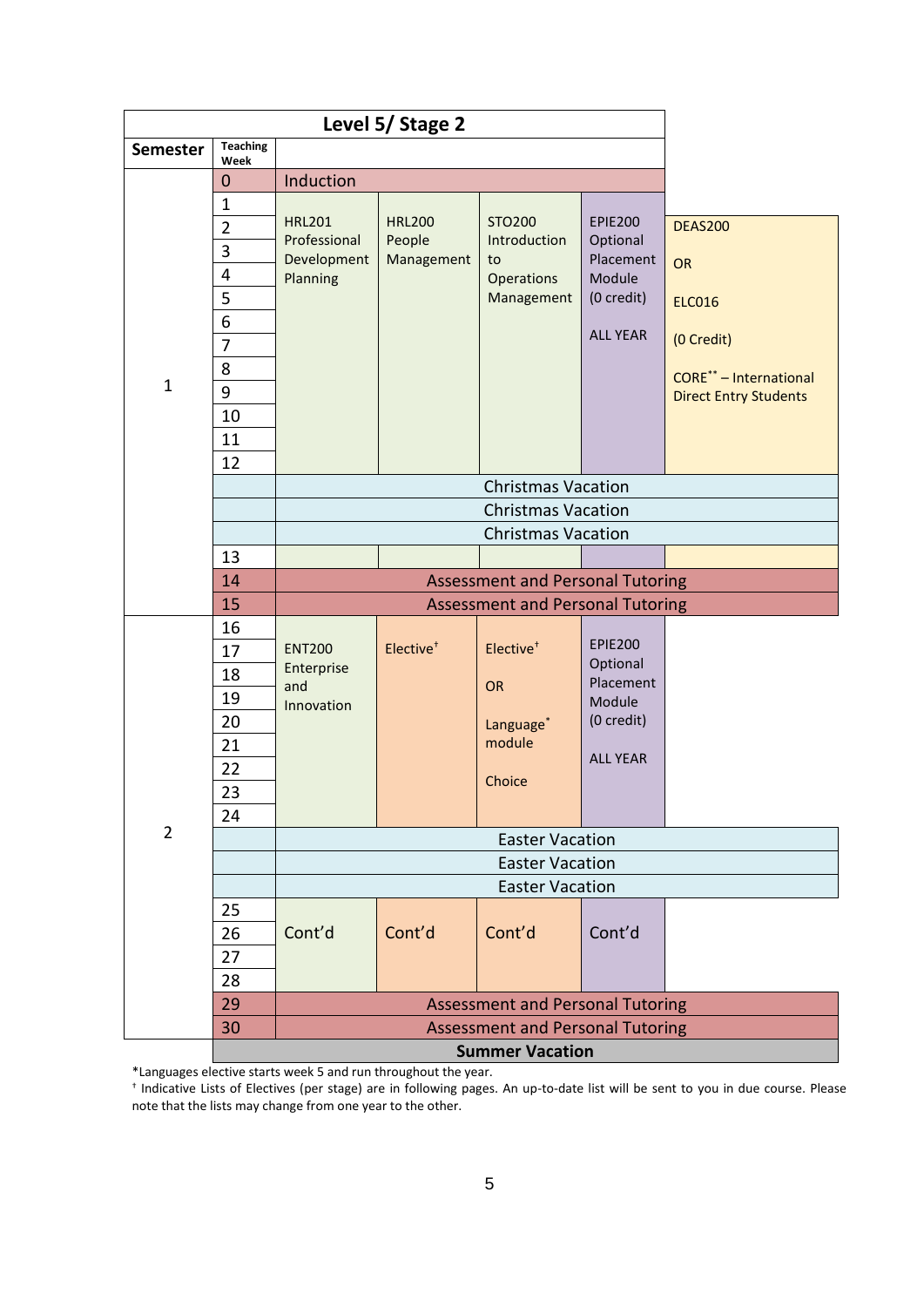|--|

## **<u>Optional Placement Year</u>** EPIE300 Placement Year and

| <b>Teaching</b><br><b>Semester</b><br>Week<br>Induction<br>$\mathbf{0}$<br>$\mathbf{1}$<br>Elective <sup>+</sup><br>Elective <sup>+</sup><br>STO302<br>$\overline{2}$<br><b>Strategic Analysis</b><br>$\overline{3}$<br><b>DEAS300</b><br>and Research<br>OR<br>$\overline{\mathbf{4}}$<br>Methods<br>OR<br>5<br>Language <sup>*</sup> module<br>6<br><b>ELC016</b><br>Choice<br>$\overline{7}$<br>(0 Credit)<br>8<br>$\mathbf{1}$<br>9<br>$CORE^{\ast\ast}$ –<br>10<br><b>International Direct</b><br><b>Entry Students</b><br>11<br>12<br><b>Christmas Vacation</b><br><b>Christmas Vacation</b><br><b>Christmas Vacation</b><br>13<br><b>Assessment and Personal Tutoring</b><br>14<br>15<br><b>Assessment and Personal Tutoring</b><br>16<br>Elective <sup>+</sup><br>STO310<br>Elective <sup>+</sup><br>17<br>Project<br>18<br>OR<br>19<br>OR<br>20<br>Language <sup>*</sup> module<br>STO312<br>21<br><b>Business</b><br>Choice<br>22<br>Management<br>23<br>24<br>$\overline{2}$<br><b>Easter Vacation</b><br><b>Easter Vacation</b><br><b>Easter Vacation</b><br>25<br>Cont'd<br>Cont'd<br>Cont'd<br>26<br>27<br>28<br>29<br><b>Assessment and Personal Tutoring</b><br>30<br><b>Assessment and Personal Tutoring</b> |  | Level 6/ Stage 4 |  |  |  |
|-------------------------------------------------------------------------------------------------------------------------------------------------------------------------------------------------------------------------------------------------------------------------------------------------------------------------------------------------------------------------------------------------------------------------------------------------------------------------------------------------------------------------------------------------------------------------------------------------------------------------------------------------------------------------------------------------------------------------------------------------------------------------------------------------------------------------------------------------------------------------------------------------------------------------------------------------------------------------------------------------------------------------------------------------------------------------------------------------------------------------------------------------------------------------------------------------------------------------------|--|------------------|--|--|--|
|                                                                                                                                                                                                                                                                                                                                                                                                                                                                                                                                                                                                                                                                                                                                                                                                                                                                                                                                                                                                                                                                                                                                                                                                                               |  |                  |  |  |  |
|                                                                                                                                                                                                                                                                                                                                                                                                                                                                                                                                                                                                                                                                                                                                                                                                                                                                                                                                                                                                                                                                                                                                                                                                                               |  |                  |  |  |  |
|                                                                                                                                                                                                                                                                                                                                                                                                                                                                                                                                                                                                                                                                                                                                                                                                                                                                                                                                                                                                                                                                                                                                                                                                                               |  |                  |  |  |  |
|                                                                                                                                                                                                                                                                                                                                                                                                                                                                                                                                                                                                                                                                                                                                                                                                                                                                                                                                                                                                                                                                                                                                                                                                                               |  |                  |  |  |  |
|                                                                                                                                                                                                                                                                                                                                                                                                                                                                                                                                                                                                                                                                                                                                                                                                                                                                                                                                                                                                                                                                                                                                                                                                                               |  |                  |  |  |  |
|                                                                                                                                                                                                                                                                                                                                                                                                                                                                                                                                                                                                                                                                                                                                                                                                                                                                                                                                                                                                                                                                                                                                                                                                                               |  |                  |  |  |  |
|                                                                                                                                                                                                                                                                                                                                                                                                                                                                                                                                                                                                                                                                                                                                                                                                                                                                                                                                                                                                                                                                                                                                                                                                                               |  |                  |  |  |  |
|                                                                                                                                                                                                                                                                                                                                                                                                                                                                                                                                                                                                                                                                                                                                                                                                                                                                                                                                                                                                                                                                                                                                                                                                                               |  |                  |  |  |  |
|                                                                                                                                                                                                                                                                                                                                                                                                                                                                                                                                                                                                                                                                                                                                                                                                                                                                                                                                                                                                                                                                                                                                                                                                                               |  |                  |  |  |  |
|                                                                                                                                                                                                                                                                                                                                                                                                                                                                                                                                                                                                                                                                                                                                                                                                                                                                                                                                                                                                                                                                                                                                                                                                                               |  |                  |  |  |  |
|                                                                                                                                                                                                                                                                                                                                                                                                                                                                                                                                                                                                                                                                                                                                                                                                                                                                                                                                                                                                                                                                                                                                                                                                                               |  |                  |  |  |  |
|                                                                                                                                                                                                                                                                                                                                                                                                                                                                                                                                                                                                                                                                                                                                                                                                                                                                                                                                                                                                                                                                                                                                                                                                                               |  |                  |  |  |  |
|                                                                                                                                                                                                                                                                                                                                                                                                                                                                                                                                                                                                                                                                                                                                                                                                                                                                                                                                                                                                                                                                                                                                                                                                                               |  |                  |  |  |  |
|                                                                                                                                                                                                                                                                                                                                                                                                                                                                                                                                                                                                                                                                                                                                                                                                                                                                                                                                                                                                                                                                                                                                                                                                                               |  |                  |  |  |  |
|                                                                                                                                                                                                                                                                                                                                                                                                                                                                                                                                                                                                                                                                                                                                                                                                                                                                                                                                                                                                                                                                                                                                                                                                                               |  |                  |  |  |  |
|                                                                                                                                                                                                                                                                                                                                                                                                                                                                                                                                                                                                                                                                                                                                                                                                                                                                                                                                                                                                                                                                                                                                                                                                                               |  |                  |  |  |  |
|                                                                                                                                                                                                                                                                                                                                                                                                                                                                                                                                                                                                                                                                                                                                                                                                                                                                                                                                                                                                                                                                                                                                                                                                                               |  |                  |  |  |  |
|                                                                                                                                                                                                                                                                                                                                                                                                                                                                                                                                                                                                                                                                                                                                                                                                                                                                                                                                                                                                                                                                                                                                                                                                                               |  |                  |  |  |  |
|                                                                                                                                                                                                                                                                                                                                                                                                                                                                                                                                                                                                                                                                                                                                                                                                                                                                                                                                                                                                                                                                                                                                                                                                                               |  |                  |  |  |  |
|                                                                                                                                                                                                                                                                                                                                                                                                                                                                                                                                                                                                                                                                                                                                                                                                                                                                                                                                                                                                                                                                                                                                                                                                                               |  |                  |  |  |  |
|                                                                                                                                                                                                                                                                                                                                                                                                                                                                                                                                                                                                                                                                                                                                                                                                                                                                                                                                                                                                                                                                                                                                                                                                                               |  |                  |  |  |  |
|                                                                                                                                                                                                                                                                                                                                                                                                                                                                                                                                                                                                                                                                                                                                                                                                                                                                                                                                                                                                                                                                                                                                                                                                                               |  |                  |  |  |  |
|                                                                                                                                                                                                                                                                                                                                                                                                                                                                                                                                                                                                                                                                                                                                                                                                                                                                                                                                                                                                                                                                                                                                                                                                                               |  |                  |  |  |  |
|                                                                                                                                                                                                                                                                                                                                                                                                                                                                                                                                                                                                                                                                                                                                                                                                                                                                                                                                                                                                                                                                                                                                                                                                                               |  |                  |  |  |  |
|                                                                                                                                                                                                                                                                                                                                                                                                                                                                                                                                                                                                                                                                                                                                                                                                                                                                                                                                                                                                                                                                                                                                                                                                                               |  |                  |  |  |  |
|                                                                                                                                                                                                                                                                                                                                                                                                                                                                                                                                                                                                                                                                                                                                                                                                                                                                                                                                                                                                                                                                                                                                                                                                                               |  |                  |  |  |  |
|                                                                                                                                                                                                                                                                                                                                                                                                                                                                                                                                                                                                                                                                                                                                                                                                                                                                                                                                                                                                                                                                                                                                                                                                                               |  |                  |  |  |  |
|                                                                                                                                                                                                                                                                                                                                                                                                                                                                                                                                                                                                                                                                                                                                                                                                                                                                                                                                                                                                                                                                                                                                                                                                                               |  |                  |  |  |  |
|                                                                                                                                                                                                                                                                                                                                                                                                                                                                                                                                                                                                                                                                                                                                                                                                                                                                                                                                                                                                                                                                                                                                                                                                                               |  |                  |  |  |  |
|                                                                                                                                                                                                                                                                                                                                                                                                                                                                                                                                                                                                                                                                                                                                                                                                                                                                                                                                                                                                                                                                                                                                                                                                                               |  |                  |  |  |  |
|                                                                                                                                                                                                                                                                                                                                                                                                                                                                                                                                                                                                                                                                                                                                                                                                                                                                                                                                                                                                                                                                                                                                                                                                                               |  |                  |  |  |  |
|                                                                                                                                                                                                                                                                                                                                                                                                                                                                                                                                                                                                                                                                                                                                                                                                                                                                                                                                                                                                                                                                                                                                                                                                                               |  |                  |  |  |  |
|                                                                                                                                                                                                                                                                                                                                                                                                                                                                                                                                                                                                                                                                                                                                                                                                                                                                                                                                                                                                                                                                                                                                                                                                                               |  |                  |  |  |  |
|                                                                                                                                                                                                                                                                                                                                                                                                                                                                                                                                                                                                                                                                                                                                                                                                                                                                                                                                                                                                                                                                                                                                                                                                                               |  |                  |  |  |  |
|                                                                                                                                                                                                                                                                                                                                                                                                                                                                                                                                                                                                                                                                                                                                                                                                                                                                                                                                                                                                                                                                                                                                                                                                                               |  |                  |  |  |  |
|                                                                                                                                                                                                                                                                                                                                                                                                                                                                                                                                                                                                                                                                                                                                                                                                                                                                                                                                                                                                                                                                                                                                                                                                                               |  |                  |  |  |  |
|                                                                                                                                                                                                                                                                                                                                                                                                                                                                                                                                                                                                                                                                                                                                                                                                                                                                                                                                                                                                                                                                                                                                                                                                                               |  |                  |  |  |  |

EPIE301 The Placement Project (non-credit bearing)

\*Languages elective starts week 5 and run throughout the year.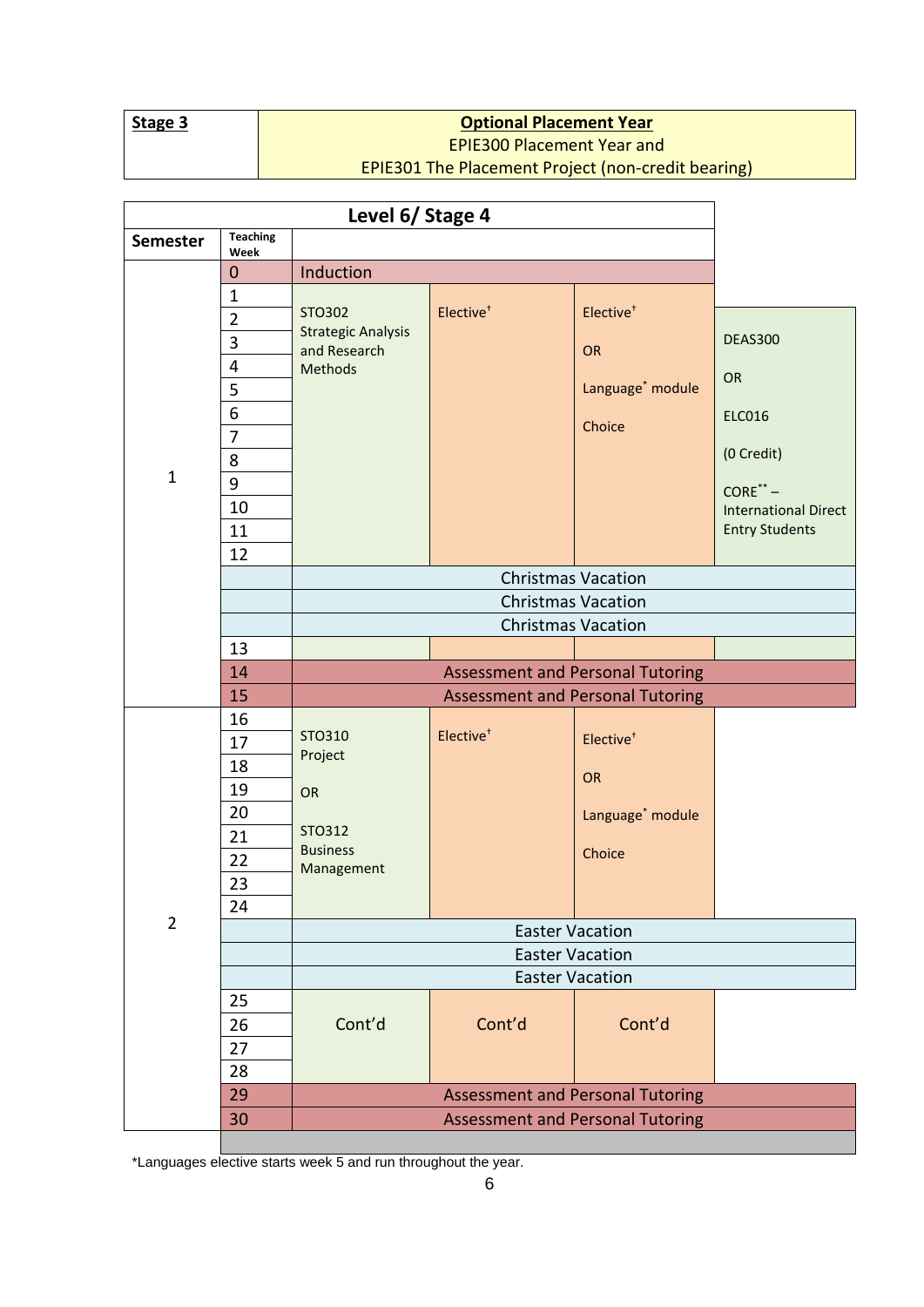\*\* International Students who are joining the programme at its final or second stage are offered one of the following core (zero-credit) modules during semester 1:

- (1) **DEAS200** is a semester 1, zero-credit, module for stage 2 direct entry international students who either were not required to attend any of the English Language Centre pre-sessional programme or have attended the English Language Centre 2-weeks pre-sessional programme.
- (2) **DEAS300** is an, all-year zero-credit module for final year direct entry international students who either were not required to attend any of the English Language Centre pre-sessional programme or have attended the English Language Centre 2-weeks pre-sessional programme.
- (3) **ELC016** is an attendance only set of classes that will be running in semester 1. It is open to direct entry international students who have completed the 6/8 weeks English Language Centre pre-sessional programme. Eligible students will be informed and automatically enrolled on to this module by the English Language Centre at the end of their 6/8 weeks pre-sessional programme.

† Indicative Lists of Electives (per stage) are in following pages. An up-to-date list will be sent to you in due course. Please note that the lists may change from one year to the other.

#### *Elective Modules*

In stage 2, you will need to choose two elective modules which you will study in semester 2 (unless you choose a language: language modules start in week 5 and run until the end of semester 2). In stage 4, you will need to choose a total of 4 electives (2 per each semester). You can still choose a language elective, which will still need to start from week 5 as explained above. The following are the available elective modules on offer:<sup>1</sup>

#### *Level 5 – Stage 2 Electives:*

| English for Academic Purposes (for non-English speakers) |
|----------------------------------------------------------|
| <b>Project Management</b>                                |
| <b>Management Decision Making</b>                        |
| <b>Business Ethics</b>                                   |
| An introduction to International Business                |
| Shaping the Future: creating sustainable organisations   |
| Language Electives: French and Spanish                   |
|                                                          |

#### *Level 6 – Final Stage Electives:*

| SEMESTER 1:     |                                         |
|-----------------|-----------------------------------------|
| <b>ELC315**</b> | Professional and Academic Communication |
| <b>ENT300</b>   | <b>Enterprise Creation</b>              |
| <b>HRL300</b>   | <b>Organisational Leadership</b>        |
| <b>HRL305</b>   | Human Resource Management               |
| <b>HRL306</b>   | <b>Leadership Practice</b>              |
| <b>HRL314</b>   | <b>International HRM</b>                |
| <b>HRL316</b>   | <b>Managing Change</b>                  |
| <b>MAR330</b>   | <b>Procurement Management Processes</b> |
| <b>MKT321</b> * | <b>Marketing Management</b>             |
|                 |                                         |

*SEMESTER 2:*

-

*SEMESTER 1:*

| $ACF312B^*$ | <b>Financial Management</b>                   |
|-------------|-----------------------------------------------|
| $ELC314**$  | International Business Communication          |
| ECN3013     | International Trade and International Finance |

<sup>1</sup> All Electives are 20-credits modules.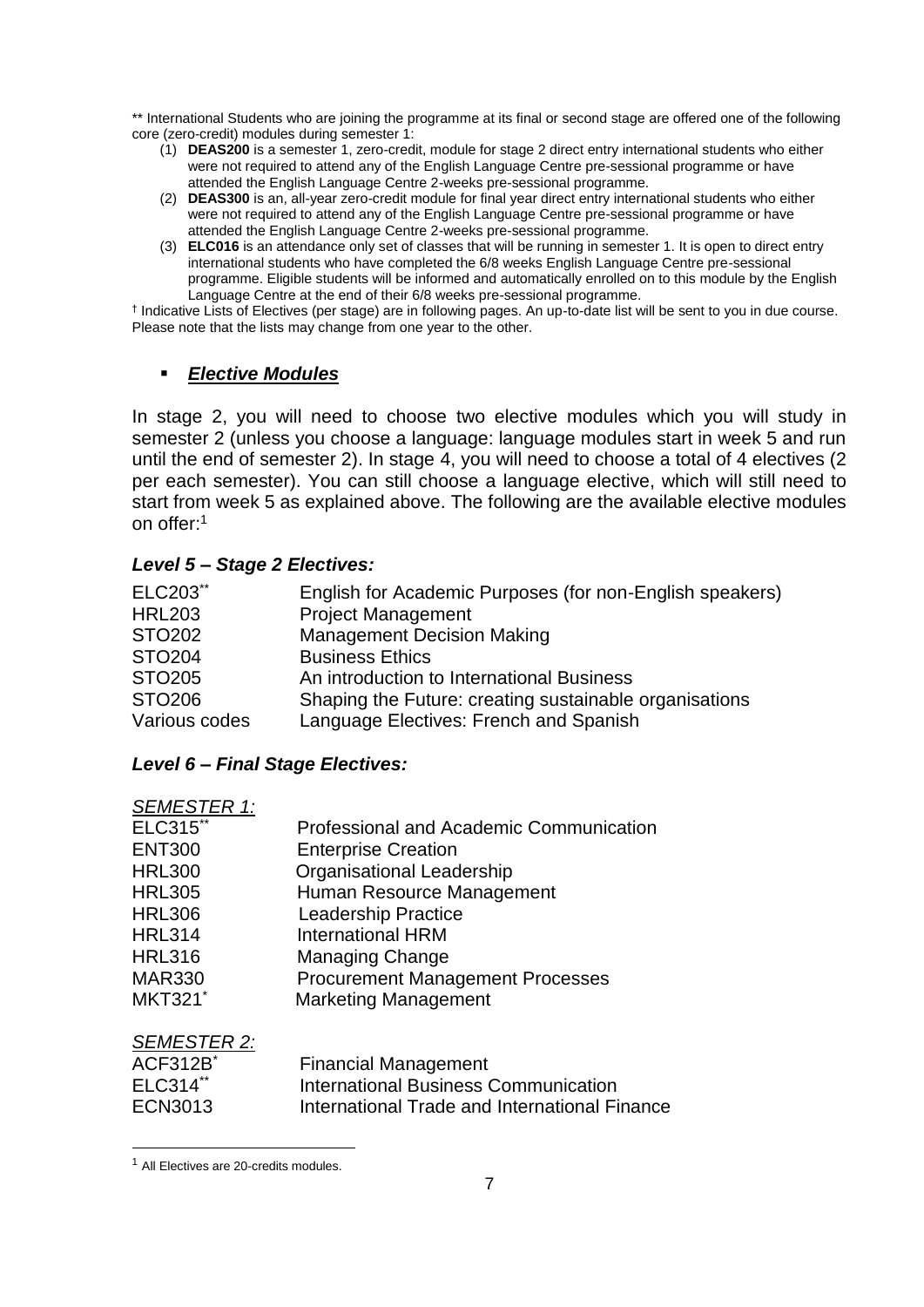| <b>HRL310</b> | Equality and Diversity in the Workplace                |
|---------------|--------------------------------------------------------|
| LAW3233*      | <b>Commercial Law</b>                                  |
| STO301*       | <b>Operations Management for Competitive Advantage</b> |
| STO306        | <b>Current Issues in Management</b>                    |
| STO308        | <b>Current Issues in Information Technology</b>        |
| Various codes | Language Electives: French and Spanish                 |

#### *\*\* ELC modules are open to Non-natives/ non-English speakers ONLY.*

PLEASE NOTE: YOU ONLY HAVE UNTIL THE END OF THE FIRST WEEK OF TEACHING OF THE SEMESTER TO CHANGE YOUR ELECTIVE AND YOU WILL NEED APPROVAL OF THE NEW MODULE LEADER.

**Language Electives** (PLEASE NOTE: If you choose a Language Elective it will start in week 5 and run across both Semester's 1 and 2). You may only take a maximum of 20 credits of Language modules for the year. **NB:** *Students who opt for a language elective have THREE WEEKS from the beginning of tuition, to change their mind (i.e. by the end of week 7 of semester 1). Choice of a replacement elective must be made from their programme's SEMESTER 2 offer***.**

ELECTIVE MODULE CHOICES ARE SUBJECT TO TIMETABLING AND RESOURCING CONSTRAINTS AND MAY BE SUBJECT TO CANCELLATION - IN THESE CIRCUMSTANCES STUDENTS WILL BE REQUIRED TO SELECT ANOTHER ELECTIVE.

#### **\*Pre-requisite and Co-requisite information:**

| <b>Modules:</b> | <b>Pre-requisites:</b>                              |
|-----------------|-----------------------------------------------------|
| ACF312B         | <b>Business Accounting or equivalent</b>            |
| LAW3233         | <b>Business Law or equivalent</b>                   |
| <b>MKT321</b>   | Marketing Fundamentals or equivalent                |
| STO301          | Introduction to Operations Management or equivalent |

#### *Please note:*

#### **HRL305**

Whilst this module does not have a Pre-requisite, students will gain more from this module if they have completed and passed a second-year module in HRM or People Management.

#### *Some elective modules cannot be chosen if your electives at stage 2 were one of the following:*

| Stage 2 module | <b>CANNOT STUDY</b> | Stage 3 module |
|----------------|---------------------|----------------|
| LAW2225        |                     | LAW3233        |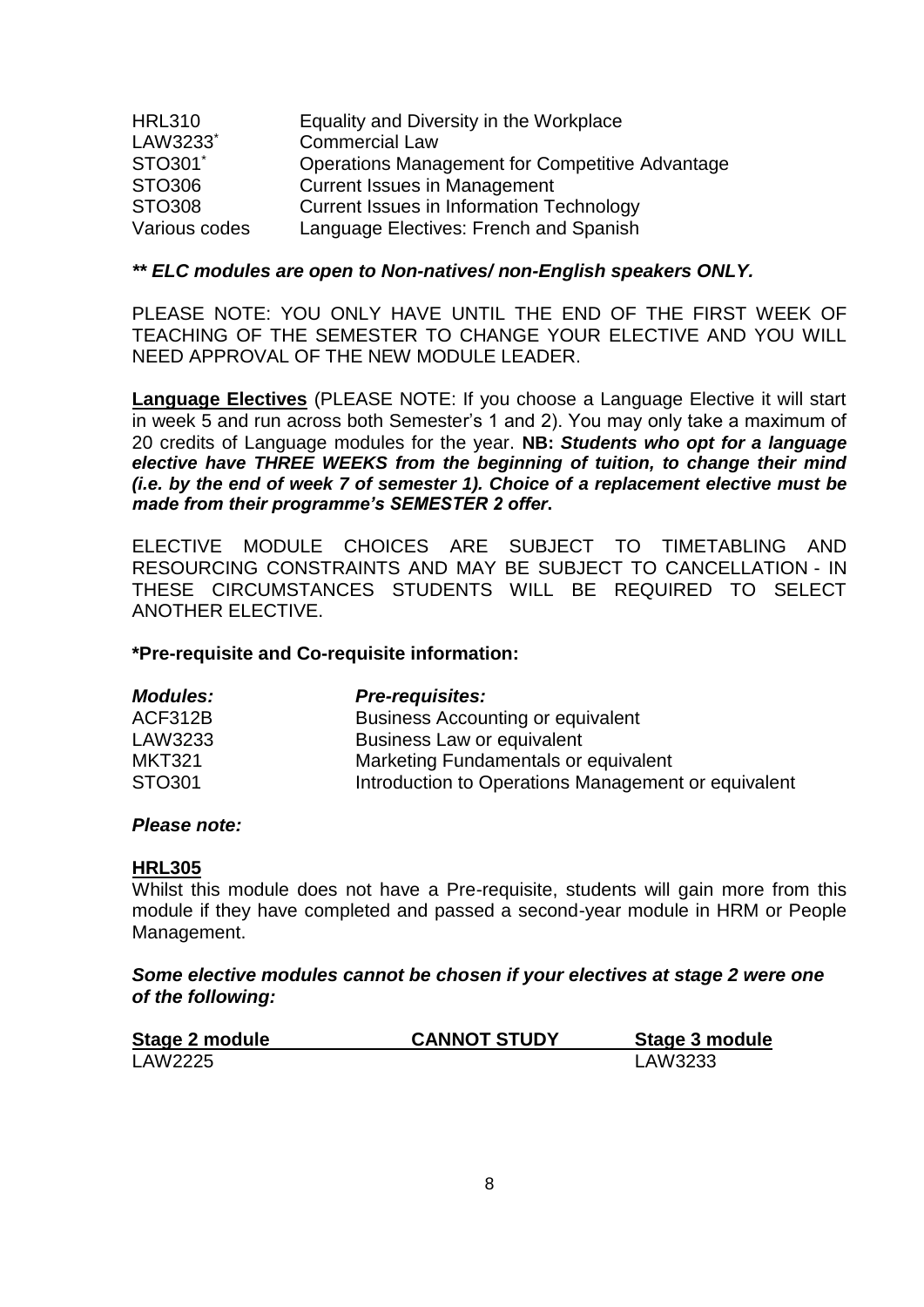### **7. Programme Aims:**

To provide a coherent and flexible three- or four-year full-time programme, depending on whether students undertake a placement year, which can be accessed by:

- students wishing to pursue such a route from the commencement of their HE studies
- students progressing from a variety of Foundation Degrees and HND's covering the essentials of business and management.
- international students entering from an academic institution with which the University has an articulation agreement or from PUIC and which enables students:
	- 7.1To be employable, enterprising and well equipped for lifelong learning and the professional world through a combination of academic analysis and the development of a broad range of key personal, cognitive/intellectual, transferable, practical and employment skills.
	- 7.2To enhance employability through work experience either via the process of undertaking a work-based placement year; and/or running their own business or acting as consultants to a real enterprise; and engaging in live organisational research and analysis.
	- 7.3To benefit from a highly flexible final stage in which they can tailor their choice of modules to reflect their own interests in the broad business and management field.
	- 7.4To develop an appreciation of the dynamic global marketplace in which businesses operate and the implications of this for business decisions and organisational culture.
	- 7.5To develop a broad understanding of the complex, diverse and integrated nature of business and enterprise activity in different sectors.
	- 7.6To acquire in-depth knowledge and understanding of the functional disciplines and identify their contribution to strategic decisions.
	- 7.7To develop knowledge and understanding of the ethical and moral responsibilities of businesses and an awareness of important global issues.
	- 7.8To access pastoral support, to assist their personal development and adaptation to higher education, and to receive guided support and advice on development of relevant knowledge, skills, and competencies.

## **8. Programme Intended Learning Outcomes**

#### **8.1. Knowledge and understanding**

On successful completion graduates should have developed knowledge and understanding of:

1. The complex, dynamic and diverse internal and external business environment in which business operates.

2. The key functional areas of business and the inputs, processes and outcomes of strategic decision making.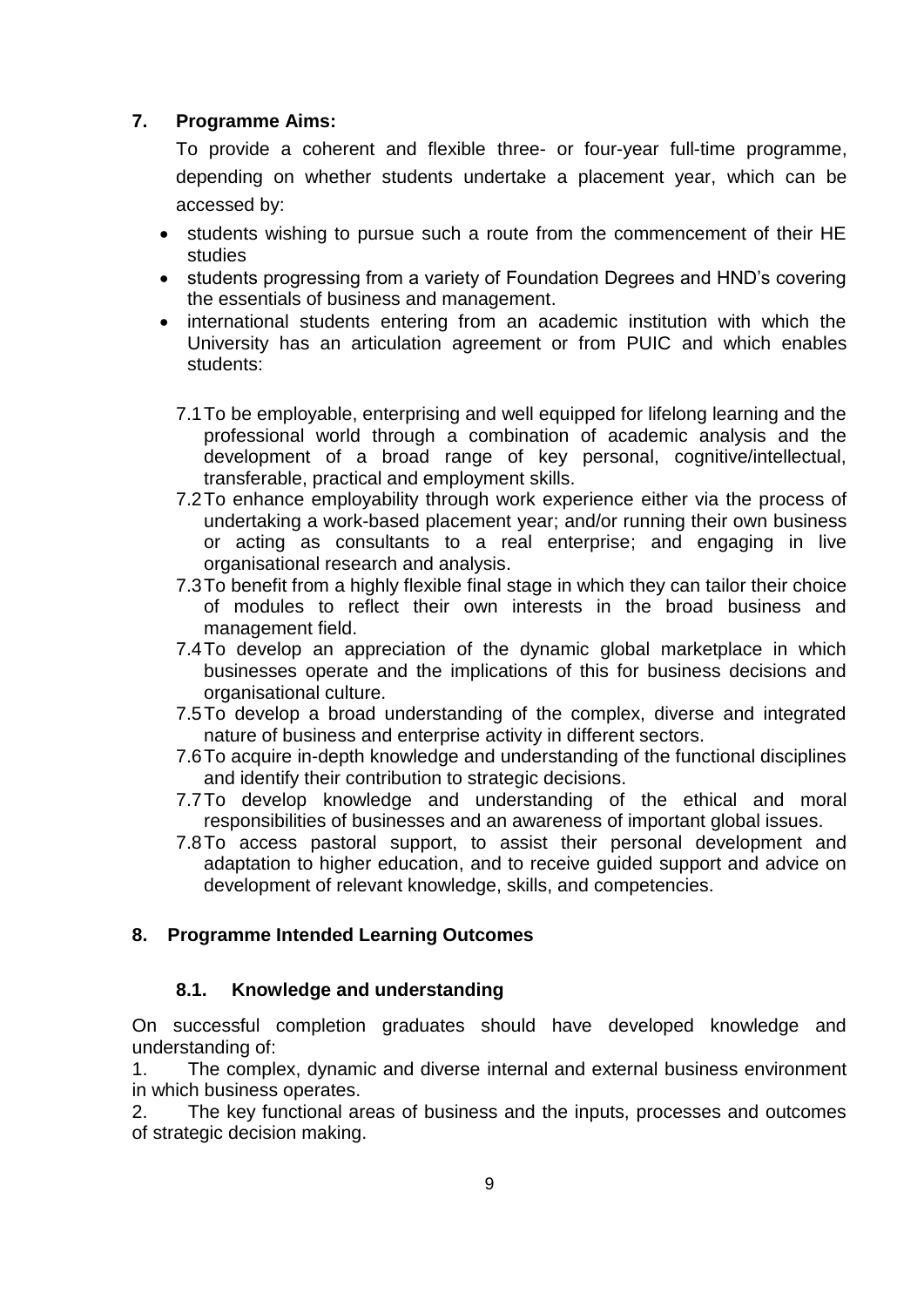3. The skills and techniques relevant to the management of people, operations and other resources, effective decision making and performance.

4. A range of current pervasive issues confronting international businesses including; sustainability, corporate responsibility, ethics, globalisation, innovation and enterprise

## **8.2. Cognitive and intellectual skills**

On successful completion graduates should have developed the ability to:

1. Analyse new and/or abstract data and situations using appropriate techniques

2. Select and manage information, research, investigate and critically evaluate evidence using critical thinking and other appropriate research methods and use the findings to support conclusions and recommendations.

3. Apply appropriate knowledge and skills, including numeracy and quantitative skills, in unfamiliar contexts to identify, define and resolve complex problems.

## **8.3. Key and transferable skills**

On successful completion graduates should have developed the ability to:

1. Interact and work effectively in a group, negotiating and handling conflict as appropriate, in order to achieve an objective.

2. Access and utilise a wide range of learning resources and manage own learning.

3. Communicate effectively in writing and orally using a range of methods.

4. Undertake ethical research using appropriate strategies and methods

5. Demonstrate competence in the application of numeracy and quantitative skills.

## **8.4. Employment related skills**

On successful completion graduates should have developed the ability to:

1. Successfully manage and deliver a project/work on time.

2. Choose and utilise a range of appropriate skills and techniques relevant to the management of people, operations and other resources and make effective decisions.

3. Reflect upon and evaluate their own actions and performance with a view to enhancing self-management and devising plans for enhancing personal and career development.

4. Demonstrate awareness of ethical and sustainability issues in their work.

## **8.5. Practical skills**

On successful completion graduates should have developed the ability to:

1. Write reports for commercial and academic audiences

2. Select and apply appropriate skills and techniques and work with minimal supervision*.*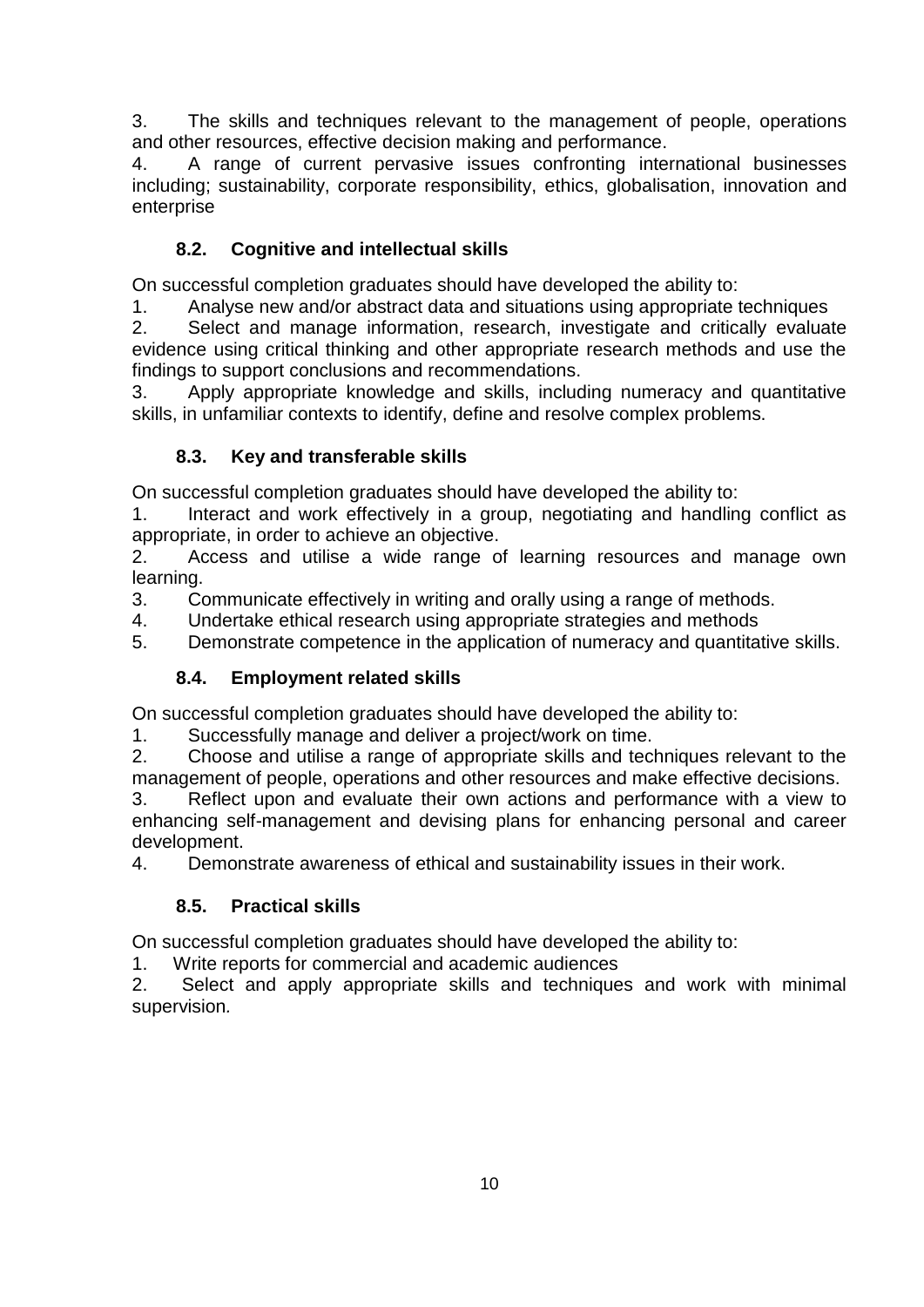## **9. Admissions Criteria, including APCL, APEL and DAS arrangements**

All applicants must have GCSE (or equivalent) Maths and English at Grade C or above.

| <b>Entry Requirements for BA Business</b>                      |                                                                                                                                                                                                                                           |  |  |  |  |
|----------------------------------------------------------------|-------------------------------------------------------------------------------------------------------------------------------------------------------------------------------------------------------------------------------------------|--|--|--|--|
| A-level/AS-level                                               | Normal minimum entry requirements are 88 - 96 points (including a<br>minimum of 2 A levels, including General studies, or a 12 unit<br>Vocational A level) plus grade C in maths and English GCSE                                         |  |  |  |  |
| <b>BTEC National</b><br>Diploma/QCF<br><b>Extended Diploma</b> | Pass MMM in any subject                                                                                                                                                                                                                   |  |  |  |  |
| <b>Access to Higher</b><br><b>Education at level</b><br>3      | Pass a named Access to HE Diploma in any subject with at least 33<br>credits at merit/ distinction.                                                                                                                                       |  |  |  |  |
| Welsh<br>Baccalaureate                                         | Ok to accept as add on but also to have the 2 A levels.                                                                                                                                                                                   |  |  |  |  |
| <b>Scottish</b><br>Qualifications<br><b>Authority</b>          | 96 points Higher level plus Ordinary level grade C in Maths and<br>English.                                                                                                                                                               |  |  |  |  |
| Irish Leaving<br>Certificate                                   | If studying 2017 onwards, obtain H3 H4 H4 H4 H4 (all at Higher<br>level).<br>If achieved in 2016, CCCCC at Highers in any subjects + Irish<br>Leaving Certificate Ordinary Level Grade C or above for English and<br>Maths.               |  |  |  |  |
| <b>International</b><br>Baccalaureate                          | International Baccalaureate: 26 overall, to include any 4 subjects at<br>Higher level.<br>If overseas and not studying English within IB, must have IELTS 6.0<br>overall with 5.5 in all other elements.                                  |  |  |  |  |
| Progression onto<br>level 6 of the<br>programme                | Students can progress to level 6 of the programme from a range of<br>degrees and from international institutions<br>foundation<br>with<br>appropriate articulation agreements. Students with appropriate HNDs<br>will also be considered. |  |  |  |  |

Other qualifications may be accepted for entry; information is provided on Programme Course pages specifying what these are and the level at which they need to be achieved

Students wishing to transfer into the programme at the end of level 4 will normally have to demonstrate achievement of similar entry qualifications and to have satisfactorily completed level 4 of a programme with similar level 4 content or equivalent.

#### **10. Progression criteria for Final and Intermediate Awards**  As per university regulations.

**11. Non Standard Regulations N/A**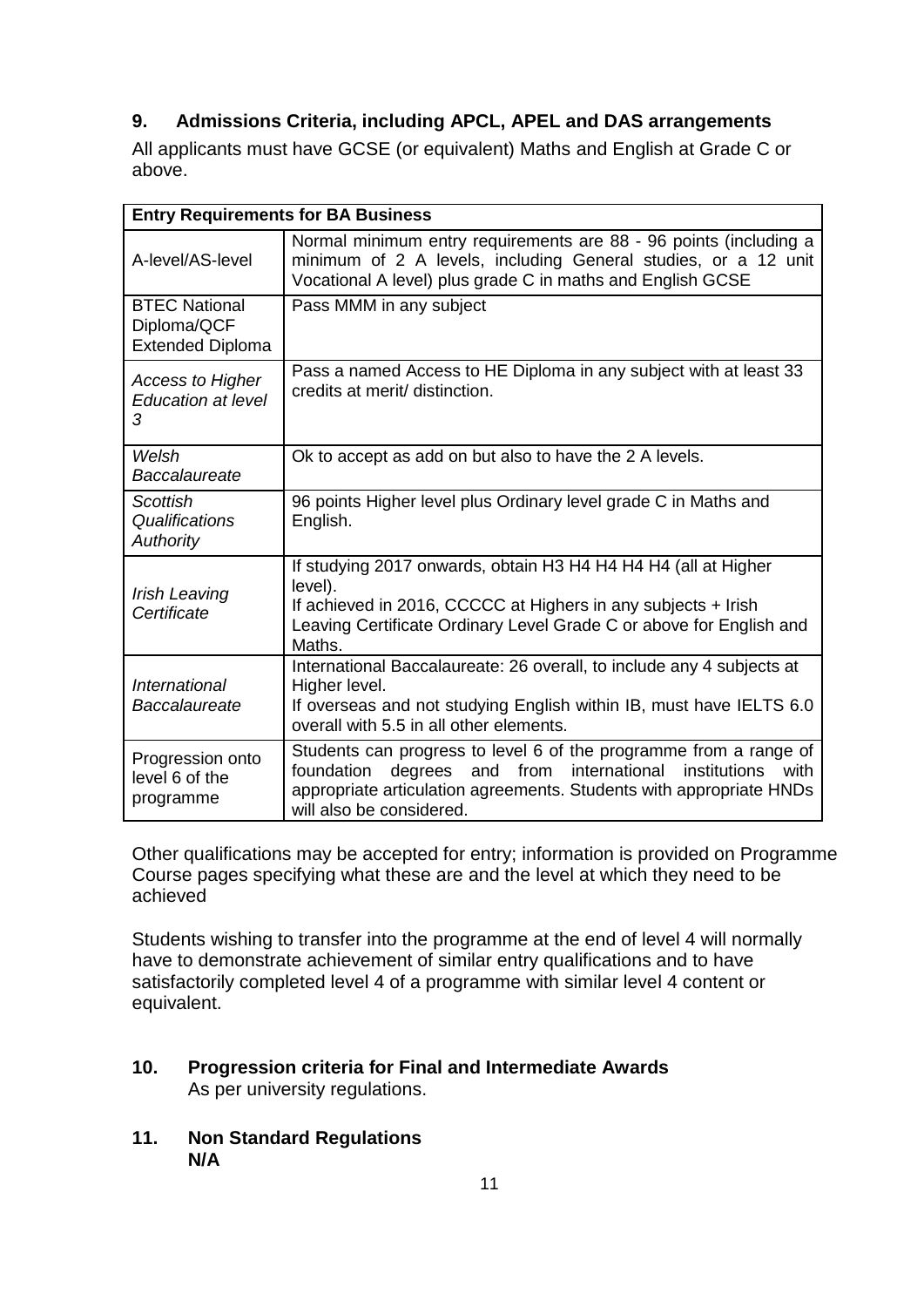**12. Transitional Arrangements N/A**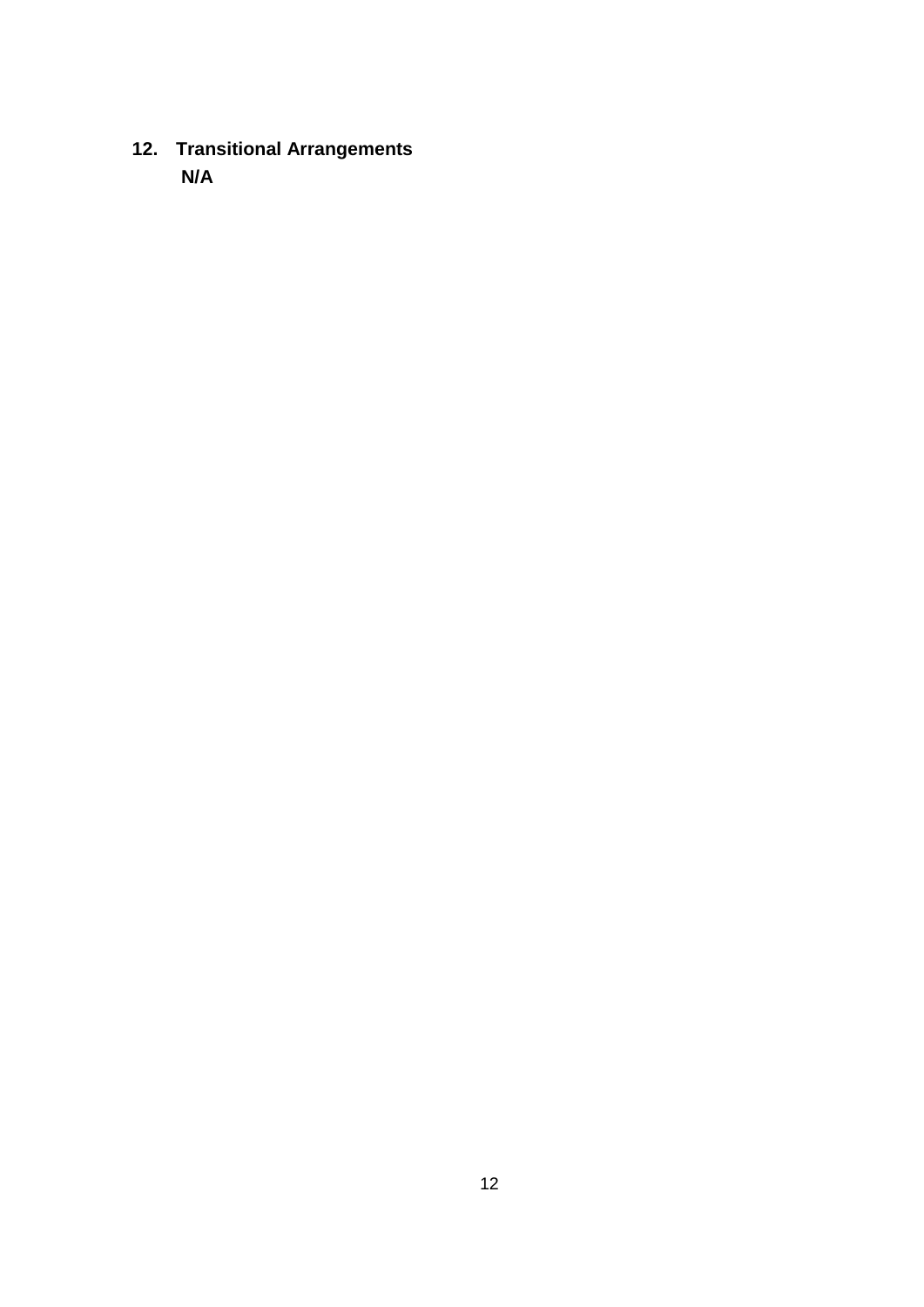- **13. Mapping and Appendices:**
	- **13.1. ILO's against Modules Mapping**

**Key:**

- **WE World of Enterprise**
- **ACF****Business Accounting**
- **ECN Introduction to Business Economics**
- **OB Organisational Behaviour**
- **ETA Entrepreneurial Thought and Action**
- **EoM Essentials of Marketing**

**(The ILO numbers below correspond with those in Section 8 above.)**

| <b>ILO</b> | <b>WE</b>    | <b>ACF</b>                | <b>ECN</b>                | <b>OB</b>               | <b>ETA</b>                | <b>EoM</b>                |
|------------|--------------|---------------------------|---------------------------|-------------------------|---------------------------|---------------------------|
| 8.1.1      | X            |                           | X                         | X                       |                           | X                         |
| 8.1.2      | $\mathsf{X}$ | $\boldsymbol{\mathsf{X}}$ | X                         | $\sf X$                 |                           | $\boldsymbol{\mathsf{X}}$ |
| 8.1.3      |              | $\overline{X}$            |                           | $\overline{X}$          |                           | $\overline{\mathbf{X}}$   |
| 8.1.4      | X            |                           | X                         | $\overline{\mathbf{X}}$ | X                         |                           |
| 8.2.1      | X            | X                         | X                         |                         | X                         |                           |
| 8.2.2      | X            |                           |                           |                         | X                         | X                         |
| 8.2.3      | X            | X                         | $\boldsymbol{\mathsf{X}}$ |                         | $\pmb{\mathsf{X}}$        |                           |
| 8.3.1      | $\mathsf{X}$ |                           |                           | X                       | $\boldsymbol{\mathsf{X}}$ |                           |
| 8.3.2      |              |                           | X                         | $\boldsymbol{X}$        | X                         |                           |
| 8.3.3      | X            | X                         | X                         | $\boldsymbol{X}$        | $\boldsymbol{X}$          |                           |
| 8.3.4      |              |                           |                           |                         |                           |                           |
| 8.3.5      |              | X                         | X                         |                         |                           |                           |
| 8.4.1      | X            |                           |                           | $\pmb{\mathsf{X}}$      | X                         |                           |
| 8.4.2      |              | X                         |                           |                         |                           | $\boldsymbol{X}$          |
| 8.4.3      | X            |                           |                           |                         |                           |                           |
| 8.4.4      |              |                           |                           | $\overline{\mathbf{X}}$ | $\mathsf X$               |                           |
| 8.5.1      | X            | X                         |                           |                         | X                         |                           |
| 8.5.2      |              | $\overline{X}$            |                           |                         | $\sf X$                   |                           |

**Level 4 / Stage 1**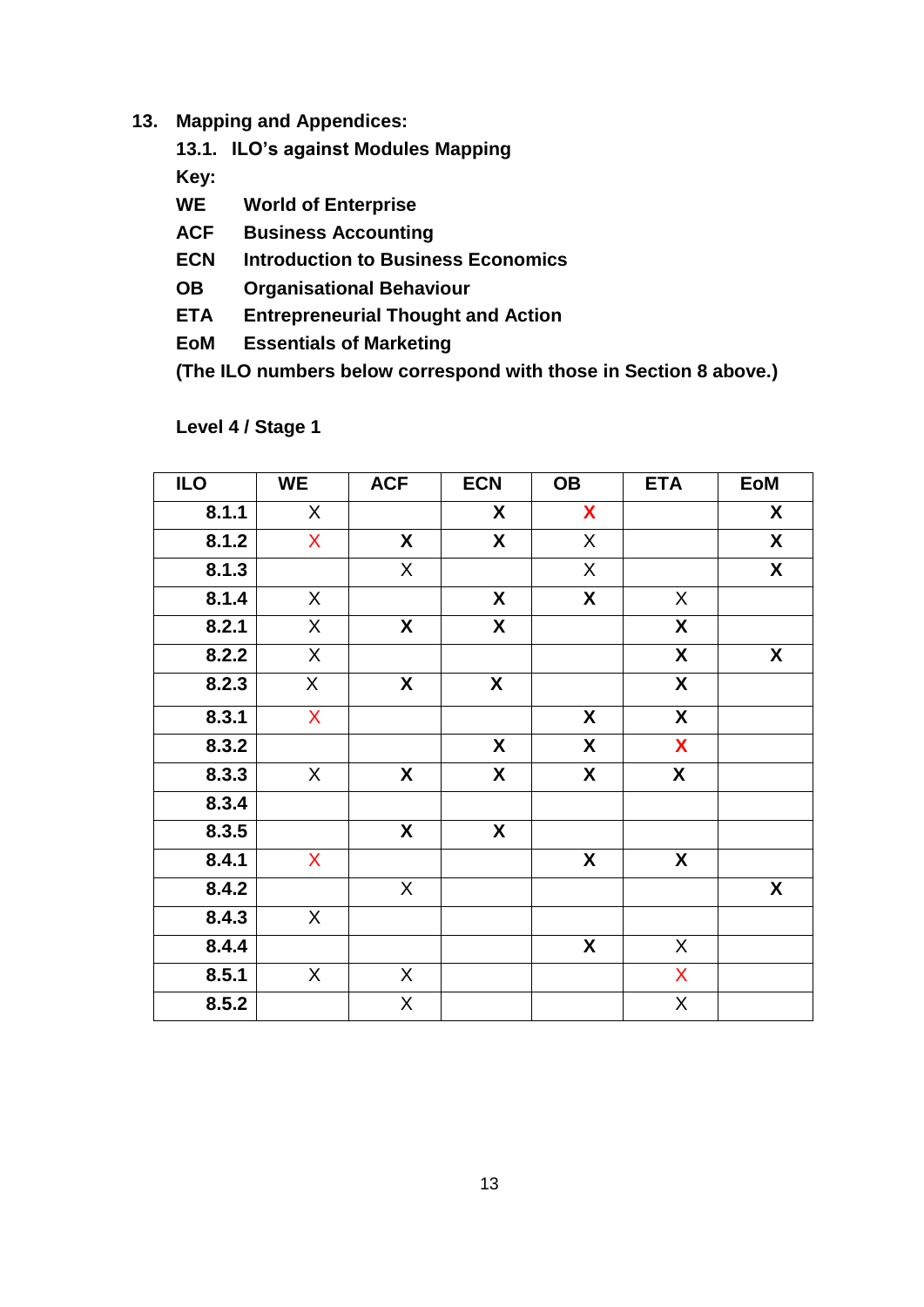## **Level 5 / Stage 2**

- **OM Introduction to Operations Management**
- **PDP Professional Development and Planning**
- **PM People Management**
- **EI Enterprise and Innovation**
- **MF Marketing Fundamentals**

| <b>ILO</b> | OM                      | <b>PDP</b>              | РM                 | EI             |
|------------|-------------------------|-------------------------|--------------------|----------------|
| 8.1.1      |                         |                         | X                  | X              |
| 8.1.2      |                         |                         | X                  |                |
| 8.1.3      | X                       |                         | X                  |                |
| 8.1.4      |                         | X                       | $\mathsf{X}% _{0}$ | X              |
| 8.2.1      |                         |                         | $\mathsf{X}$       | X              |
| 8.2.2      | X                       | $\mathsf X$             |                    | $\overline{X}$ |
| 8.2.3      | $\overline{\mathsf{X}}$ | $\overline{\mathsf{X}}$ | $\sf X$            |                |
| 8.3.1      |                         |                         | X                  |                |
| 8.3.2      |                         |                         |                    |                |
| 8.3.3      |                         | $\mathsf X$             | $\mathsf X$        | X              |
| 8.3.4      |                         | $\overline{X}$          | X                  |                |
| 8.3.5      | X.                      |                         |                    | X              |
| 8.4.1      |                         | X                       |                    | X              |
| 8.4.2      | $\mathsf{X}$            |                         | $\mathsf X$        |                |
| 8.4.3      |                         | X                       | X                  |                |
| 8.4.4      |                         |                         | $\overline{X}$     | X              |
| 8.5.1      |                         |                         |                    | X              |
| 8.5.2      |                         | X                       |                    | X              |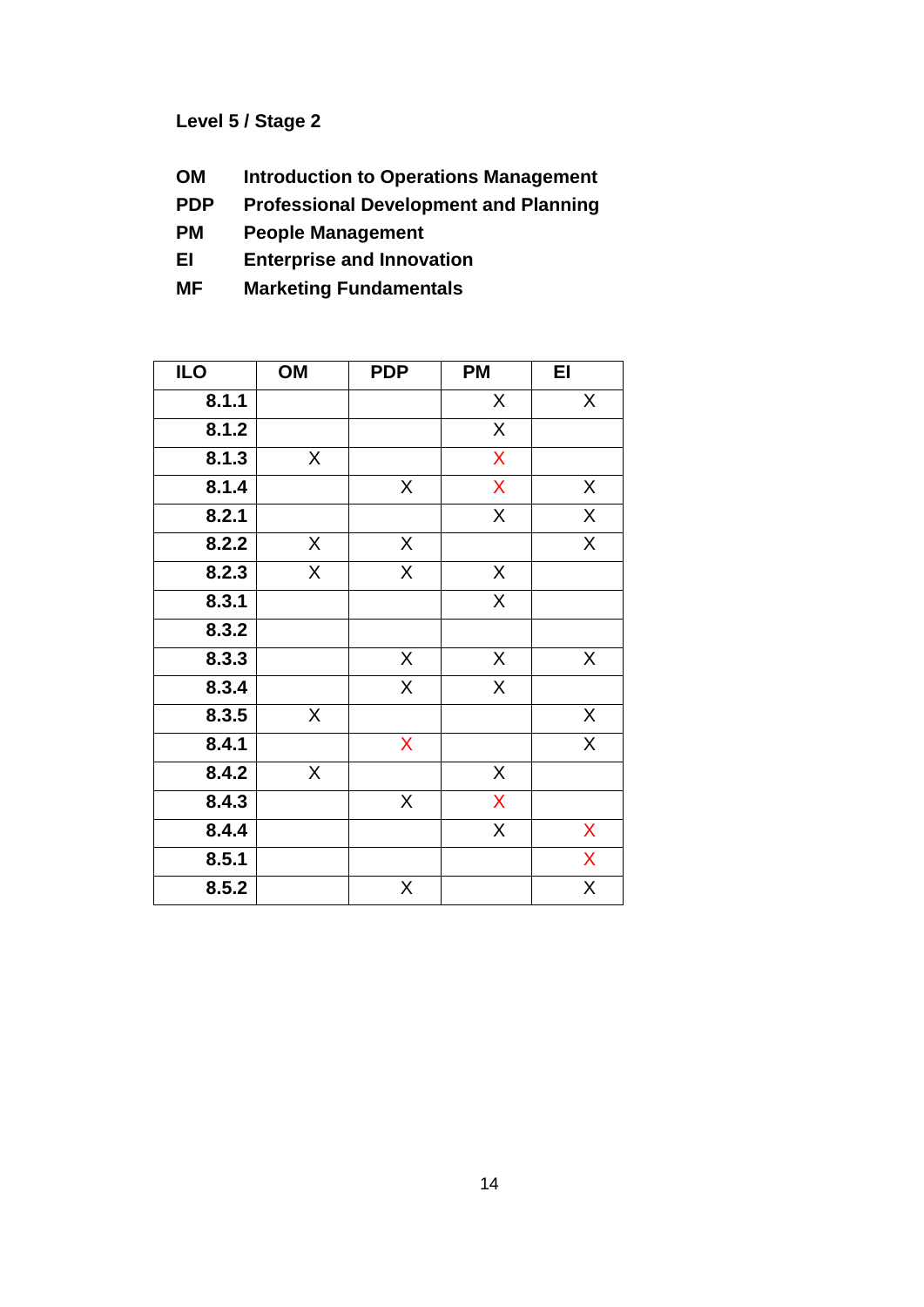**Level 6/ Stage 4**

**Strategic Analysis and Research Methods Business Management/Project**

**(Students choose remaining 80 credits from a wide range of electives)**

| <b>ILO</b> | <b>STRATEGIC</b>    | <b>BUSINESS</b>              |
|------------|---------------------|------------------------------|
|            | <b>ANALYSIS AND</b> | <b>MANAGEMENT/ PROJECT</b>   |
|            | <b>RESEARCH</b>     |                              |
|            | <b>METHODS</b>      |                              |
| 8.1.1      | X                   | X                            |
| 8.1.2      | $\mathsf{X}$        |                              |
| 8.1.3      |                     | X (Project only)             |
| 8.1.4      | X                   |                              |
| 8.2.1      | $\mathsf{X}$        | X                            |
| 8.2.2      | $\mathsf{X}$        | X                            |
| 8.2.3      | X                   | X                            |
| 8.3.1      |                     | X (Business Management only) |
| 8.3.2      | X                   | $\sf X$                      |
| 8.3.3      | X                   | X                            |
| 8.3.4      | $\mathsf{X}$        | X                            |
| 8.3.5      |                     | X (project only)             |
| 8.4.1      | $\sf X$             | X                            |
| 8.4.2      |                     | X (Business Management only) |
| 8.4.3      |                     |                              |
| 8.4.4      | X                   | X (Project only)             |
| 8.5.1      | X                   | X                            |
| 8.5.2      | X                   | X                            |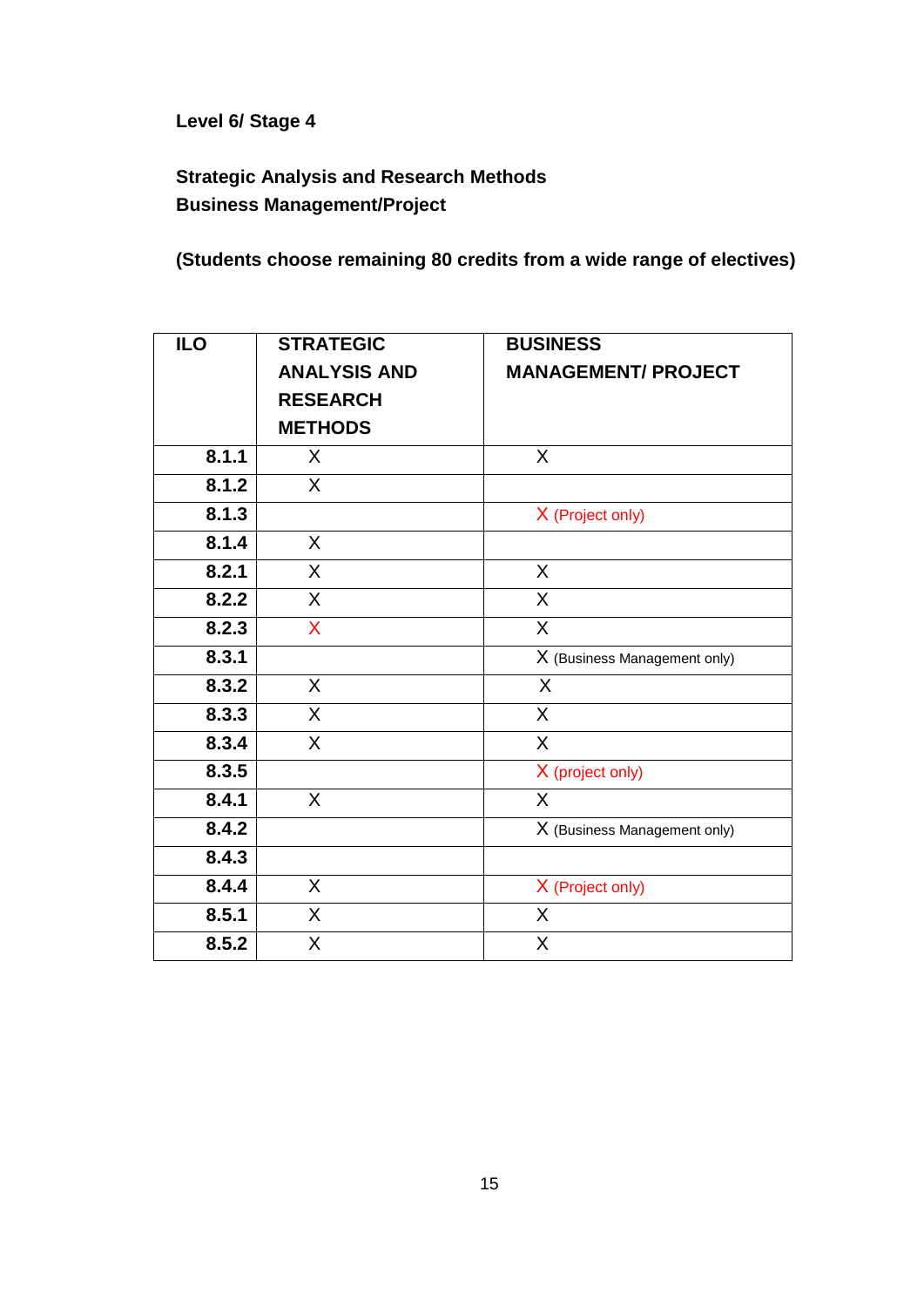# **13.2. Assessment against Modules Mapping**

# **Level 4 / Stage 1**

|                                                       | <b>WE</b> | <b>ACF</b> | <b>ECN</b> | <b>OB</b> | <b>ETA</b> | <b>EoM</b> |
|-------------------------------------------------------|-----------|------------|------------|-----------|------------|------------|
| <b>Essay</b>                                          |           |            |            | X         | X          |            |
| <b>Individual</b><br><b>Report</b>                    |           |            | X          |           |            |            |
| <b>Group Project/</b><br>case study/<br><b>Report</b> | X         |            |            |           | X          |            |
| Simulation/role<br>play                               |           |            |            |           |            |            |
| <b>Portfolio</b>                                      | X         | X          |            |           |            | X          |
| <b>Case Study</b>                                     |           |            |            |           |            |            |
| <b>Debate</b>                                         |           |            |            |           |            |            |
| Group<br>presentation                                 |           |            |            | X         |            |            |
| <b>Exam/Test</b>                                      |           |            | X          |           |            | X          |
| <b>Field/Practice</b><br><b>Work</b>                  |           |            |            |           |            |            |

**Level 5 / Stage 2**

|                       | <b>OM</b> | <b>PDP</b> | <b>PM</b> | EI |
|-----------------------|-----------|------------|-----------|----|
| <b>Essay</b>          | X         |            |           | X  |
| <b>Individual</b>     |           |            |           |    |
| <b>Report</b>         |           |            |           |    |
| <b>Reflective</b>     |           |            |           |    |
| Journal/              |           | X          | X         |    |
| <b>Report</b>         |           |            |           |    |
| <b>Group Project</b>  |           |            |           |    |
| <b>Research</b>       |           | X          |           |    |
| <b>Project</b>        |           |            |           |    |
| <b>Case Study</b>     |           |            | X         |    |
| <b>Simulation</b>     |           |            |           |    |
| <b>Portfolio</b>      |           |            |           |    |
| <b>Debate</b>         |           |            |           |    |
| <b>Presentation</b>   |           |            |           | X  |
| <b>Exam/test</b>      | X         |            |           |    |
| <b>Field/Practice</b> |           |            |           |    |
| <b>Work</b>           |           |            |           |    |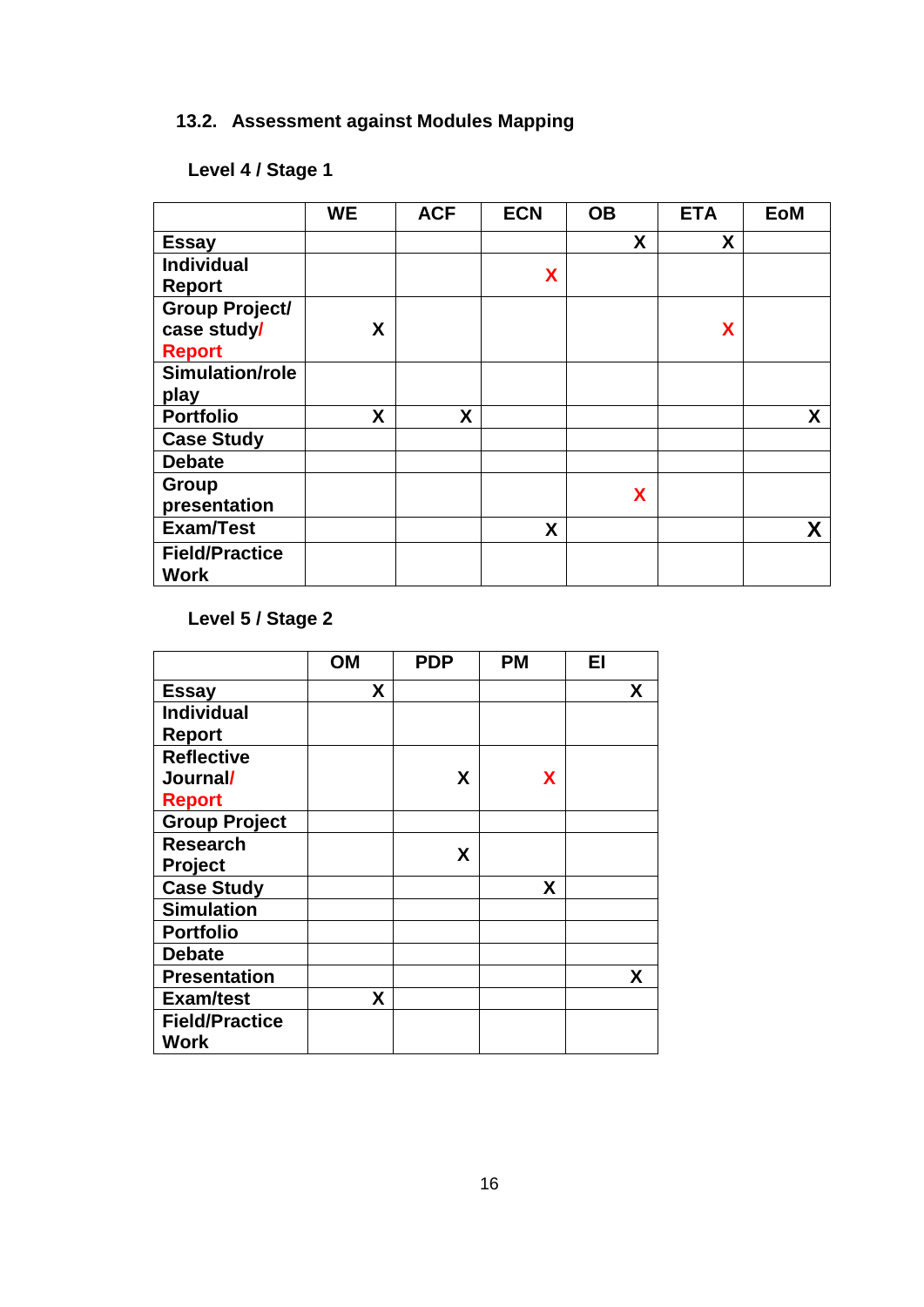## **Level 6 / Stage 4**

|                       | <b>STRATEGIC</b> | <b>BUSINESS</b>   | <b>PROJECT</b> |
|-----------------------|------------------|-------------------|----------------|
|                       | <b>ANALYSIS</b>  | <b>MANAGEMENT</b> |                |
|                       | <b>AND</b>       |                   |                |
|                       | <b>RESEARCH</b>  |                   |                |
|                       | <b>METHODS</b>   |                   |                |
| <b>Essay</b>          |                  |                   |                |
| <b>Individual</b>     | X                |                   |                |
| <b>Report</b>         |                  |                   |                |
| <b>Research</b>       |                  |                   | X              |
| Paper                 |                  |                   |                |
| Group                 |                  | X                 |                |
| Project               |                  |                   |                |
| <b>Project Plan</b>   | X                |                   |                |
| <b>Simulation</b>     |                  |                   |                |
| <b>Portfolio</b>      |                  |                   |                |
| <b>Case Study</b>     |                  |                   |                |
| <b>Debate</b>         |                  |                   |                |
| Group                 |                  |                   |                |
| presentation          |                  |                   |                |
| <b>Exam/Test</b>      |                  |                   |                |
| <b>Field/Practice</b> |                  |                   |                |
| <b>Work</b>           |                  |                   |                |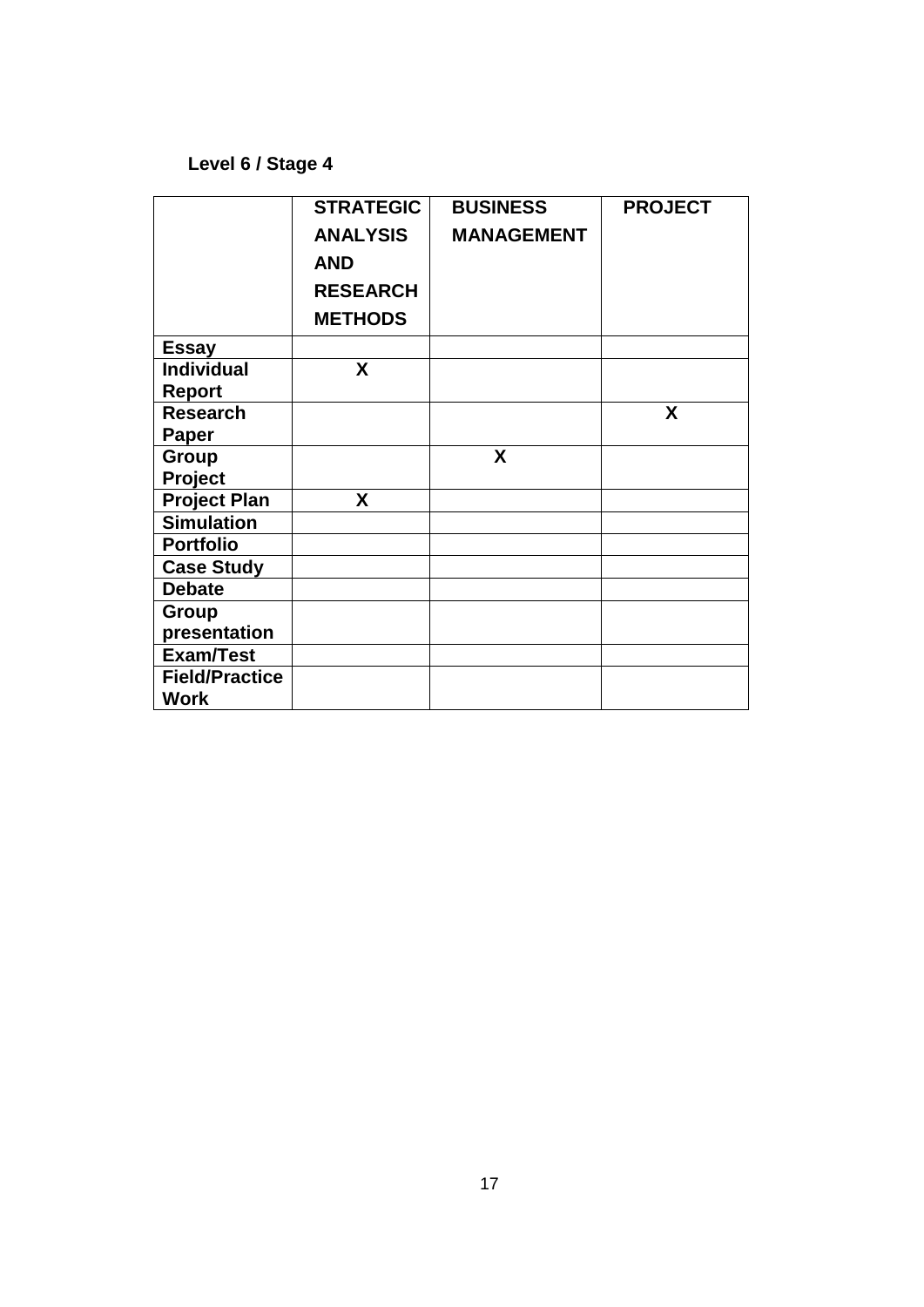# **13.3. Skills against Modules Mapping**

# **Level 4 / Stage 1**

| <b>Skills</b>          | <b>WE</b>               | <b>ACF</b>                      | <b>ECN</b>              | <b>OB</b> | <b>ETA</b>                | <b>EoM</b> |
|------------------------|-------------------------|---------------------------------|-------------------------|-----------|---------------------------|------------|
| Oral                   |                         |                                 |                         | X         | X                         |            |
| <b>Presentation</b>    |                         |                                 |                         |           |                           |            |
| <b>Essay Writing</b>   |                         |                                 | $\boldsymbol{X}$        | X         |                           |            |
| <b>Report Writing</b>  | χ                       | X                               |                         |           | $\pmb{\mathsf{X}}$        |            |
| Project                | $\overline{\mathsf{x}}$ | $\overline{\mathsf{x}}$         |                         |           | $\overline{\mathsf{x}}$   |            |
| <b>Management</b>      |                         |                                 |                         |           |                           |            |
| <b>Research Skills</b> | X                       |                                 | X                       | X         | $\overline{\mathsf{x}}$   |            |
| <b>IT/Digital</b>      | X                       | X                               |                         |           |                           |            |
| Literacy               |                         |                                 |                         |           |                           |            |
| <b>Team working</b>    | $\overline{\mathbf{X}}$ | $\boldsymbol{X}$                |                         | X         | X                         |            |
| <b>Academic</b>        | X                       | X                               | X                       | X         | X                         | X          |
| Literacy               |                         |                                 |                         |           |                           |            |
| (reading/note          |                         |                                 |                         |           |                           |            |
| taking etc.)           |                         |                                 |                         |           |                           |            |
| <b>Time</b>            | X                       | X                               | X                       | X         | X                         | X          |
| management             |                         |                                 |                         |           |                           |            |
| <b>Evaluation</b>      | X                       | X                               |                         |           | $\boldsymbol{\mathsf{X}}$ |            |
| <b>Techniques</b>      |                         |                                 |                         |           |                           |            |
| <b>Data Analysis</b>   | X                       | $\frac{\mathsf{X}}{\mathsf{X}}$ | X                       |           |                           |            |
| <b>Data</b>            | $\overline{\mathsf{x}}$ |                                 | $\overline{\mathsf{x}}$ |           | $\overline{\mathbf{X}}$   |            |
| Interpretation         |                         |                                 |                         |           |                           |            |
| Data/                  |                         | $\boldsymbol{\mathsf{X}}$       |                         |           | X                         |            |
| <b>Information</b>     |                         |                                 |                         |           |                           |            |
| collection             |                         |                                 |                         |           |                           |            |
| <b>Networking</b>      |                         |                                 |                         |           | X                         |            |
| <b>Debating</b>        |                         |                                 |                         |           | X                         |            |
| <b>Persuasion</b>      | X                       | X                               |                         | X         | $\boldsymbol{X}$          |            |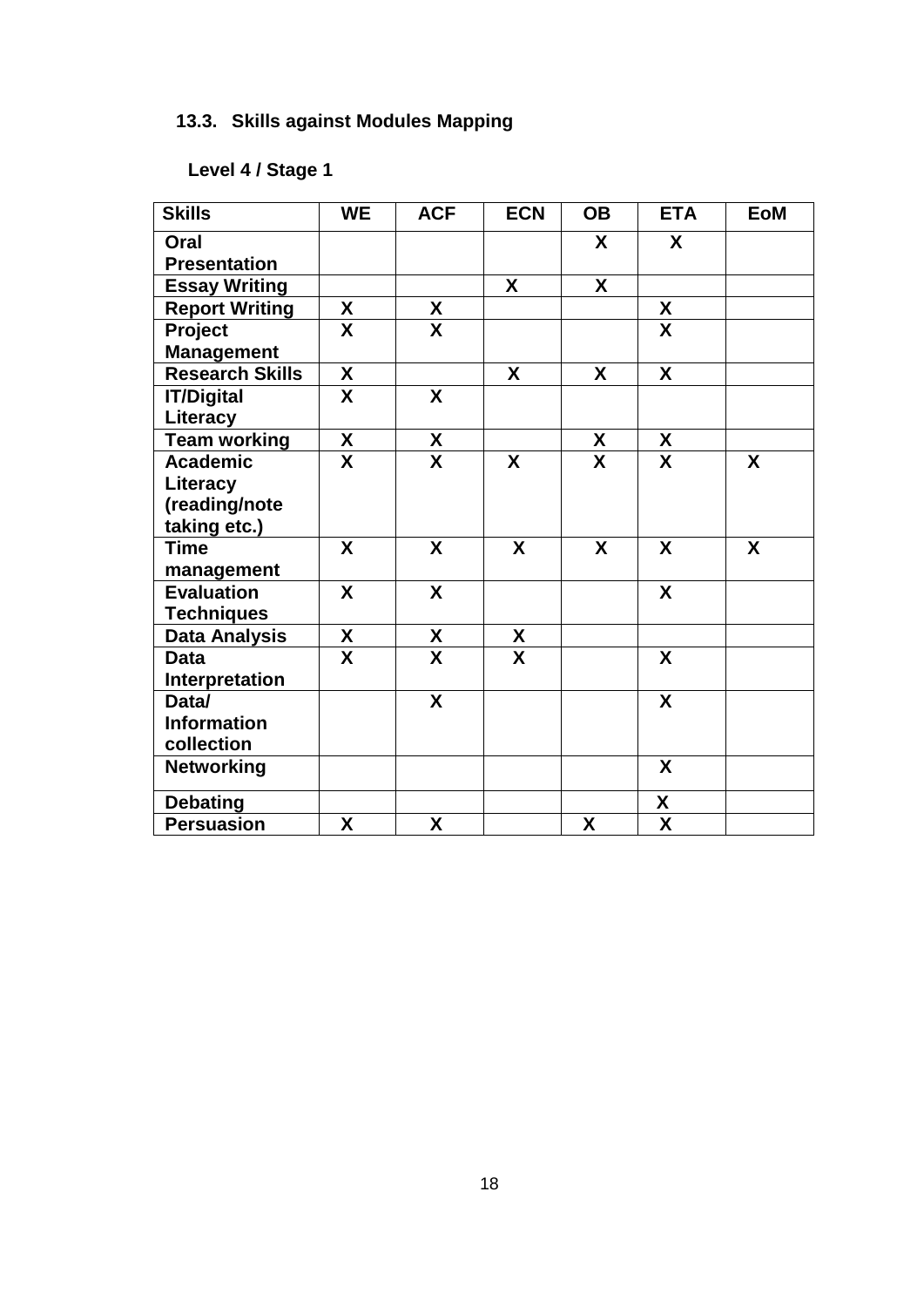# **Level 5 / Stage 2**

| <b>Skills</b>                                                | OM | <b>PDP</b> | <b>PM</b> | EI |
|--------------------------------------------------------------|----|------------|-----------|----|
| Oral<br><b>Presentation</b>                                  |    |            |           | X  |
| <b>Essay Writing</b>                                         | X  |            |           | X  |
| <b>Report Writing</b>                                        |    | X          | X         |    |
| <b>Project Plan</b><br>/Management                           |    | X          |           |    |
| <b>Research Skills</b>                                       |    | X          |           | X  |
| <b>IT/Digital</b><br>Literacy                                | X  |            |           | X  |
| <b>Team working</b>                                          |    |            |           |    |
| <b>Academic</b><br>Literacy<br>(reading/note<br>taking etc.) |    |            |           | X  |
| <b>Time</b><br>management                                    | X  | X          | X         | X  |
| <b>Evaluation</b><br><b>Techniques</b>                       | X  | X          | X         | X  |
| <b>Data Analysis</b>                                         | X  | X          |           |    |
| <b>Data</b><br>Interpretation                                | X  | X          |           |    |
| Data/<br><b>Information</b><br>collection                    |    | X          |           |    |
| <b>Networking</b>                                            |    |            |           |    |
| <b>Debating</b>                                              |    |            | X         |    |
| <b>Persuasion</b>                                            |    |            |           |    |